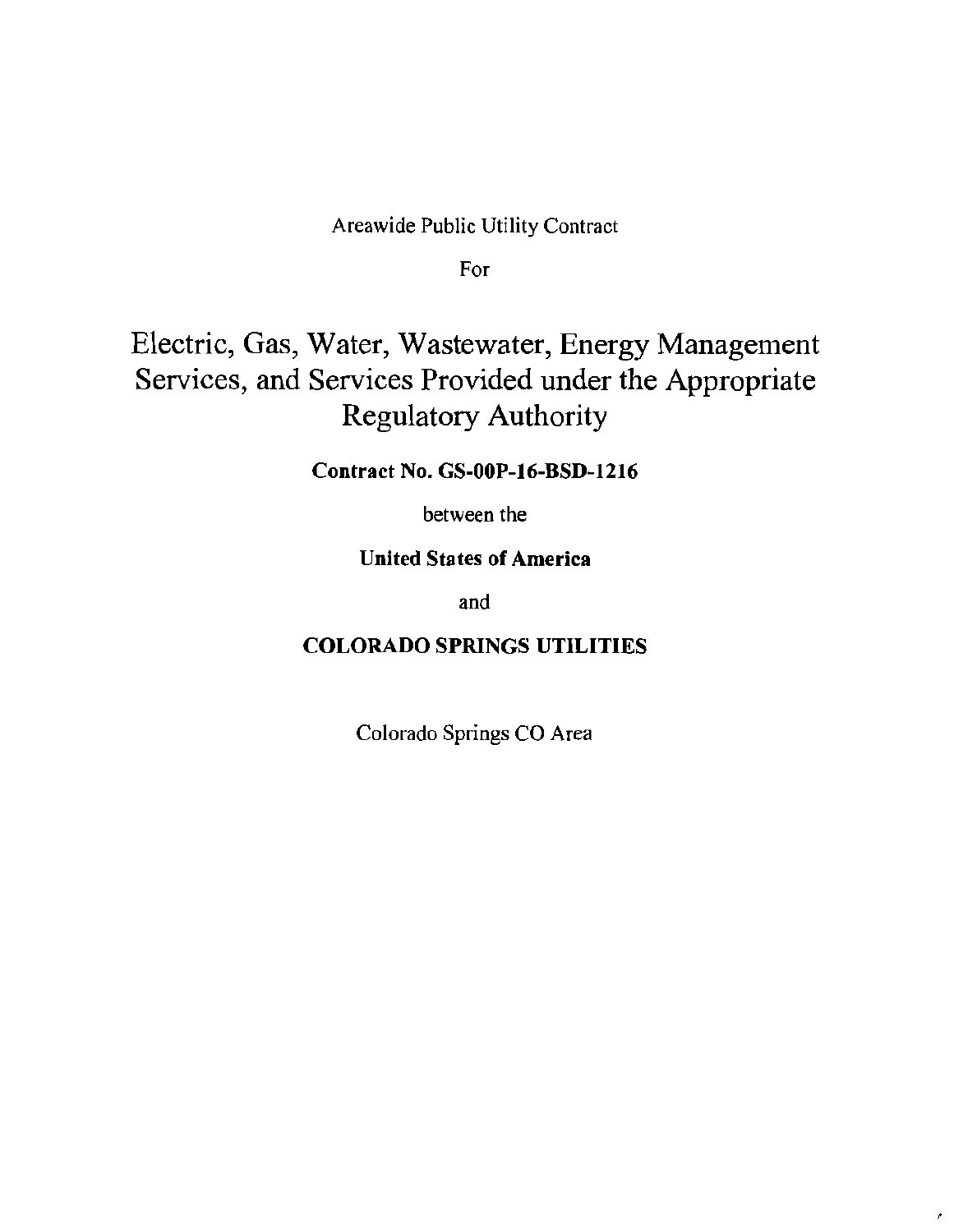## Negotiated Areawide Contract No. GS-OOP-16-BSD-1216 between the United States of America And COLORADO SPRINGS UTILITIES

## TABLE OF CONTENTS

## **Article**

### Page

|     | <b>Preamble and Whereas Clauses</b>                | 3                                          |
|-----|----------------------------------------------------|--------------------------------------------|
| 1.  | Definitions                                        |                                            |
| 2.  | Scope and Duration of Contract                     | $\begin{array}{c} 3 \\ 5 \\ 6 \end{array}$ |
| 3.  | <b>Existing Contracts</b>                          |                                            |
| 4   | Authorization Procedure and Service Disconnections | 6                                          |
| 5.  | Rates, Charges, and Public Regulation              | 6                                          |
| 6.  | <b>Bills and Billing Data</b>                      | 7                                          |
| 7.  | Payments for Services                              | $\overline{7}$                             |
| 8.  | <b>Contractor-Owned Meters</b>                     | 8                                          |
| 9.  | <b>Equipment and Facilities</b>                    | 8                                          |
| 10. | Liability                                          | 8                                          |
| 11. | <b>Access to Premises</b>                          | 9                                          |
| 12. | Parties of Interest                                | 9                                          |
|     | 13. Representations and Certifications             | 9                                          |
| 14. | <b>Supplemental Clauses</b>                        | 10                                         |
| 15. | Small Business Subcontracting Plan                 | 11                                         |
| 16. | <b>Notices</b>                                     | 12                                         |
| 17. | Reporting                                          | 12                                         |
| 18. | Utility Energy Services Contracts                  | 12                                         |
| 19. | <b>Miscellaneous</b>                               | 13                                         |
|     | Signatures                                         | 15                                         |
|     | Certificate                                        | 16                                         |
|     | <b>Authorization for Electric Service</b>          | Exhibit A                                  |
|     | <b>Authorization for Gas Service</b>               | Exhibit B                                  |
|     | <b>Authorization for Water Service</b>             | Exhibit C                                  |
|     | Authorization for Services Provided under the      |                                            |
|     | Appropriate Regulatory Authority                   | Exhibit D                                  |
|     | <b>Authorization for Wastewater Service</b>        | <b>Exhibit E</b>                           |
|     | Authorization for Energy Management Service        | <b>Exhibit F</b>                           |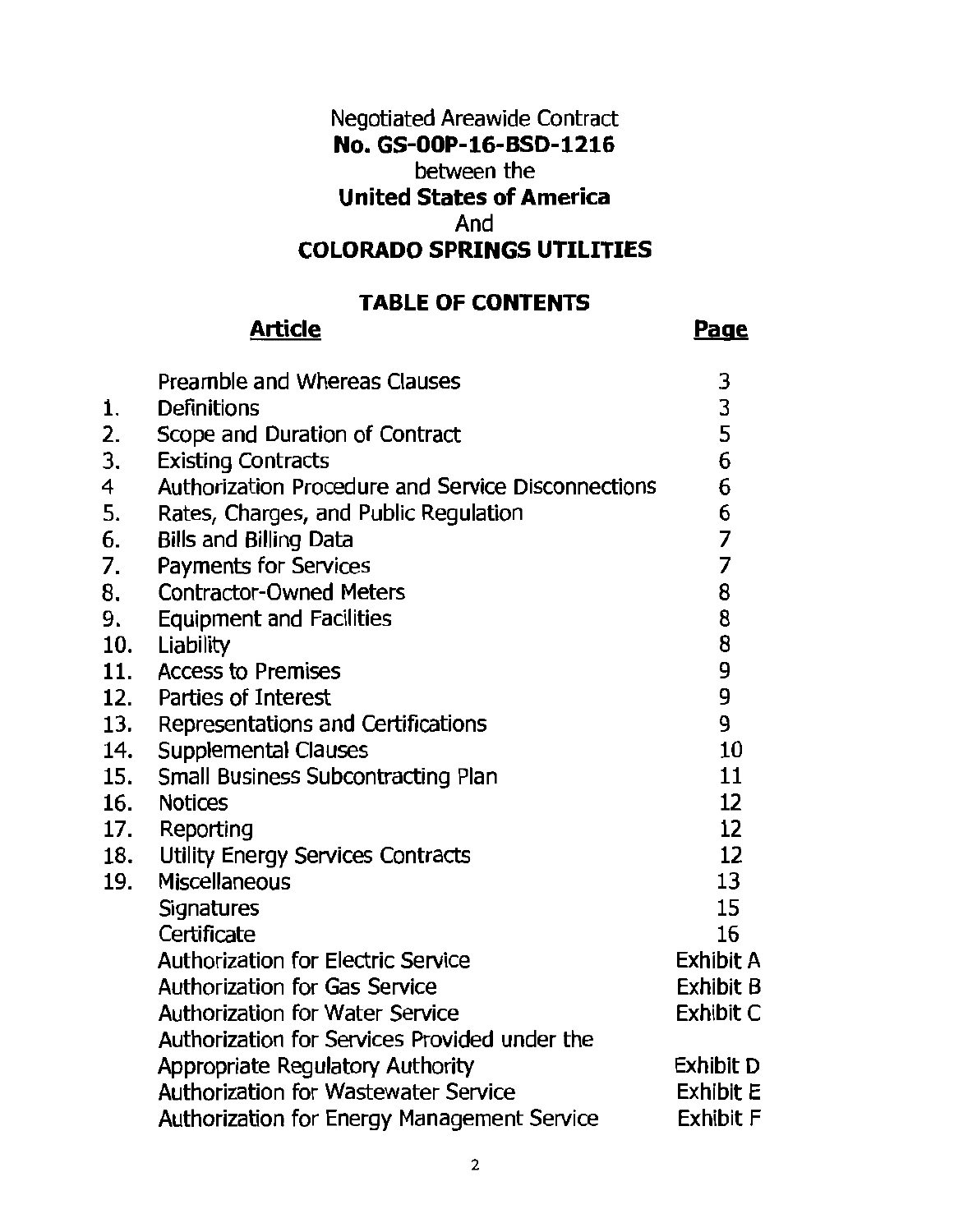#### NEGOTIATED AREAWIDE CONTRACT

#### No. GS-OOP-16-BSD-1216

#### BETWEEN THE

#### UNITED STATES OF AMERICA

#### AND

#### COLORADO SPRINGS UTILITIES

THIS AREAWIDE CONTRACT FOR Electric, Gas, Water, Wastewater, Energy Management Services and Services Provided Under The Appropriate Regulatory Authority is executed this **12** day of *AQci* 1, 2016, between the UNITED STATES OF AMERICA, acting through the Administrator of General Services (hereinafter referred to as the "Government"), pursuant to the authority contained in Section 201(a) of the Federal Property and Administrative Services Act of 1949, as amended, 40 U.S.C. 501(b)(1), and, COLORADO SPRINGS UTILITIES, an enterprise of the City of Colorado Springs, a home rule municipality of the State of Colorado, and having its principal office and place of business at 121 South Tejon Street, Colorado Springs, Colorado 80903 (hereinafter referred to as the "Contractor''):

WHEREAS, the Contractor is a public utility company that is regulated by the Colorado Springs City Council (hereinafter referred to collectively as the "Council");

WHEREAS, the Contractor now has on file with the Council all of its effective tariffs, rate schedules, riders, rules and regulatory terms and conditions of service, as applicable; and

WHEREAS, with some exceptions, the Government is generally required by Chapter 1 of Title 48 of the Federal Acquisition Regulation (FAR), 48 CFR 41.204, to enter Into a bilateral contract for Electric, Gas, Water, Wastewater, Energy Management Services and/or Services Provided Under the Appropriate Regulatory Authority at each Federal facility where the value of the Services provided is expected to exceed \$150,000 annually; and

WHEREAS, where the Government has an areawide contract in effect with a particular utility, then such service is normally to be procured thereunder; and

WHEREAS, the Government is now purchasing such electric, gas, water, wastewater and/or energy management services from the Contractor under the Areawide Public Utilities Contract No. GS-OOP-06-BSD-0399 that expires on June 8, 2016, or under some other service arrangement; and

WHEREAS, the Contractor and the Government mutually desire that this Areawide Contract be used by the agencies of the Government in obtaining electric, gas, water, wastewater, energy management services and/or services provided under the Appropriate Regulatory Authority from the Contractor and to facilitate the potential partnering arrangements as encouraged and authorized by 10 U.S.C. 2911-2918 and 42 U.S.C. 8256; and

NOW, THEREFORE, in oonsideratlon of the premises and mutual covenants herein contained, the parties hereby agree as follows:

#### ARTICLE 1. DEFINITIONS.

1.1. As used in this Areawide Contract, the following terms have the meaning as prescribed below:

(a) "Areawide Contract" means this master contract entered into between the Government and Contractor to cover the Service acquisitions of all Federal agencies In the franchised certificated service territory from Contractor for a period not to exceed ten (10) years.

(b) "Appropriate Regulatory Authority" means the Colorado Springs City Council having jurisdiction over the Contractor (hereinafter referred to collectively as the "Council").

(c) "Agency" means any Federal department, agency, or Independent establishment in the executive branch of the Government, any establishment in the legislative or judicial branches of the Federal Government, or any wholly/mixed ownership Government corporation, as defined in the Government Corporation Control Act, a list of which Agencies may be found at ADM 4800.2E on the General Services Administration website.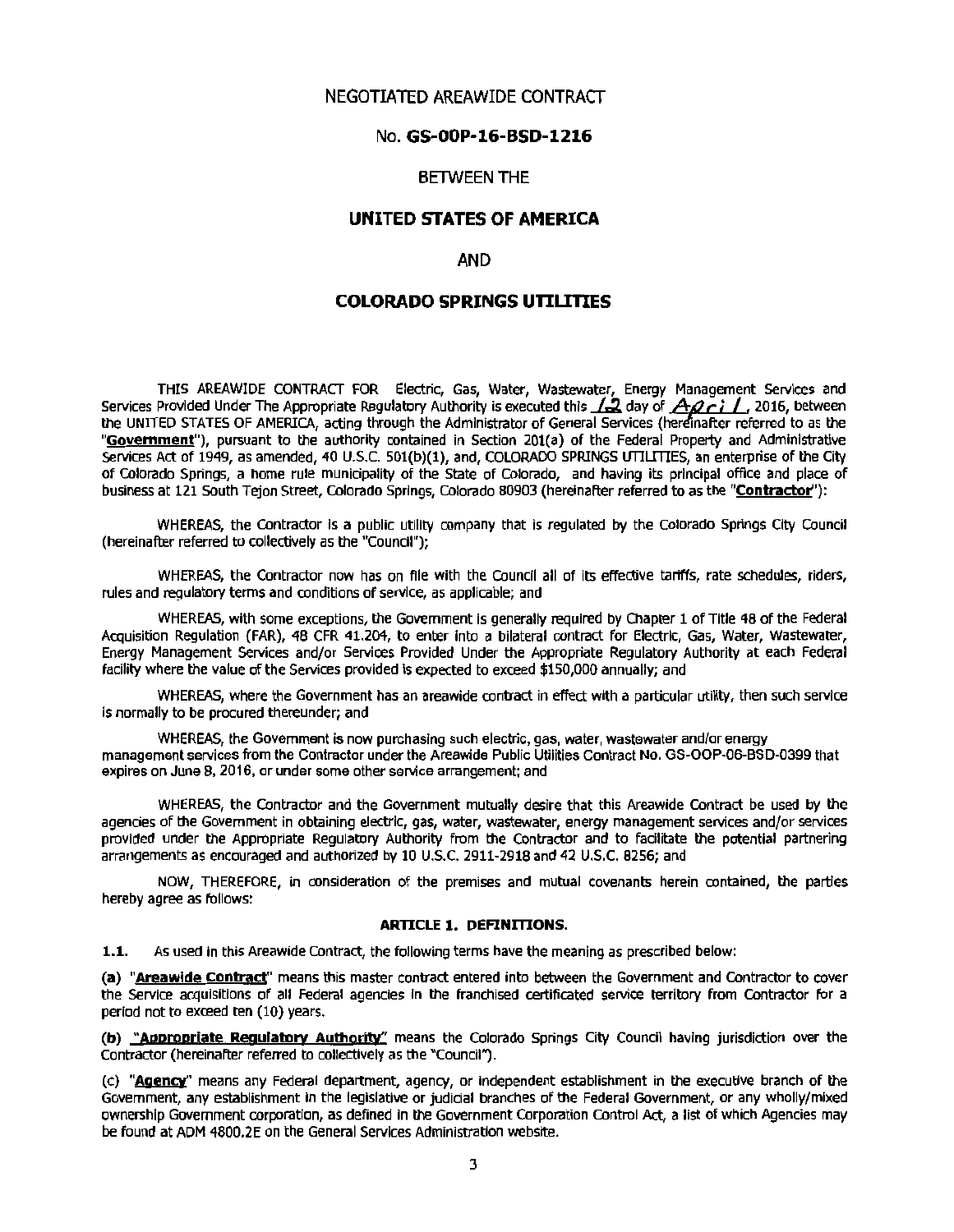(d) "Ordering Agency" means any Agency that enters into a bilaterally executed Authorization for procurement of Electric, Gas, Water, Wastewater, Energy Management Services and/or Services Provided Under The Appropriate Regulatory Authority under this Areawide Contract.

(e) "Authorization" means an order form used to acquire Services under this Areawide Contract (see Exhibit "A" AUTHORIZATION FOR ELECTRIC SERVICE, Exhibit "B" AUTHORIZATION FOR GAS SERVICE, Exhibit "C" AUTHORIZATION FOR WATER SERVICE, Exhibit "D" AUTHORIZATION FOR THE PROVISION OF SERVICES PROVIDED UNDER THE APPROPRIATE REGULATORY AUTHORITY and Exhibit "E" for WASTESWATER SERVICE, and Exhibit "F" for ENERGY MANAGEMENT SERVICE) annexed hereto;

(f) "Termination Authorization" means an order form used to discontinue or disconnect Services under this Areawide Contract (see Exhibit "A" AUTHORIZATION FOR ELECTRIC SERVICE, Exhibit "B" AUTHORIZATION FOR GAS SERVICE, Exhibit "C" AUTHORIZATION FOR WATER SERVICE, Exhibit "D" AUTHORIZATION FOR THE PROVISION OF SERVICES PROVIDED UNDER THE APPROPRIATE REGULATORY AUTHORITY and Exhibit '"E" for WASTESWATER SERVICE, and Exhibit "F" for ENERGY MANAGEMENT SERVICE);

(g) "Service(s)" means any electric, gas, water, wastewater, energy management services and/or services provided under the Appropriate Regulatory Authority that are generally available from the Contractor pursuant to Contractor's Tariffs or the Contractor's Terms and Conditions, whichever is applicable.

(h) "Electric Service" means regulated electric commodities, transmission, distribution, and/or related services.

(i) "Gas Service" means regulated gas commodity, where applicable, transmission, distribution, and/or related services;

(j) "Water Service" means regulated water commodity, transmission, distribution, and/or related services;

(k) "Wastewater Service" means regulated sewage disposal and/or treatment services;

(I) "Energy Conservation Measure" means any specific energy related or water service intended to provide energy savings and/or demand reduction in Federal facilities (Reference Article 18 herein).

(m) "Energy Management Service (EMS)" means any project that is designed to reduce and/or manages energy demand In a facility as well as energy audits and any ancillary services necessary to ensure the proper operation of the energy conservation measure. Such measures include, but are not limited to, operating and maintenance and commissioning services (Energy Conservation Measure and Demand Side Management Measure are considered equivalent terms.) To be considered an EMS measure, the measure must satisfy all of the following requirements:

- 1. The EMS measure must be designed to produce measurable energy reductions or measurable amounts of controlled energy and/or water use;
- 2. The EMS measure must be directly related to the use of energy or directly control the use of energy or water;
- 3. The preponderance of work covered by the EMS measure (measured in dollars) must be for items 1 and 2 above; and
- 4. The EMS measure must be an improvement to real property or any action that is necessary to ensure the functionality of the EMS measure.

(n) "Contractor's Tariffs" means Colorado Springs Utilities utility service tariffs, and indudes rate schedules, riders, rules, regulations, and regulated terms and conditions of service as may be modified, amended or supplemented by the Contractor from time to time, and approved by the Council.

(o) "Contractor's Terms and Conditions" for this Areawide Contract, means the generic terms, conditions, policies, procedures, payment terms established by the Contractor for those services that are provided pursuant to this Contract, and as such, may be modified, amended, or supplemented by the Contractor from time to time, that are under the Council's jurisdiction, but are not required to be approved by the Council and/or not specifically subject to Council approval before they take effect. The definition of 'Terms and Conditions" shall not include price-related matters or contract terms developed for specific Authorizations.

(p) "Connection Charge" means a Contractor's charge for facilities on the Contractor's side of the delivery point which facilities (1) are required to make connections with the nearest point of supply and (2) are in accordance with the Contractor's Tariffs and the Contractor's rules and regulations, Installed, owned, maintained and operated by the Contractor.

(q) "Class of Service" or "Service Classification" means those categories of service established in the Contractor's Tariff as filed with the Council.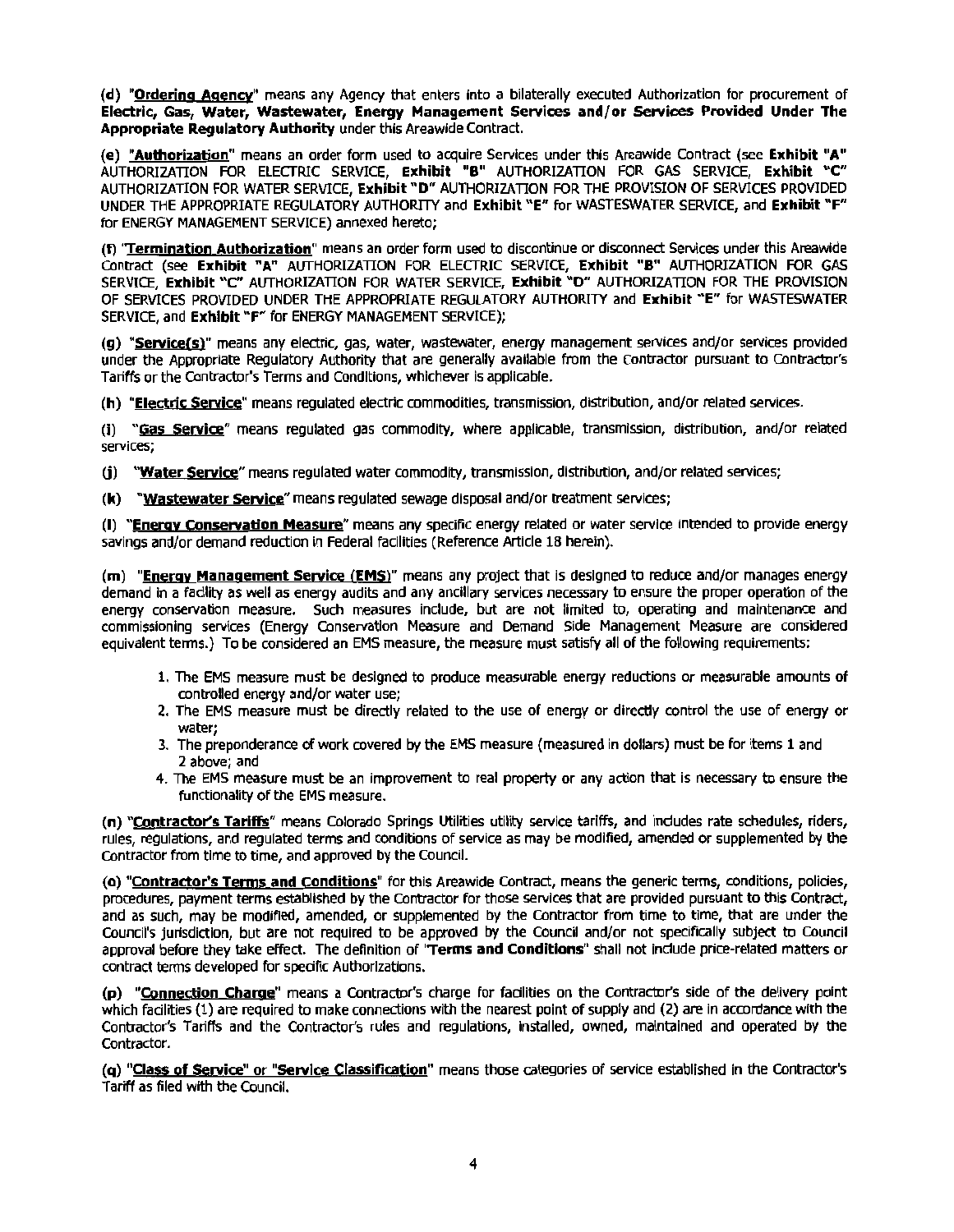#### **(r) "Hazardous Materials"** means

- those substances defined as "hazardous substances" pursuant to Section 101(14) of the Comprehensive Environmental Response, Compensation and Liability Act of 1980, as amended by the Superfund Amendments and Reauthorization Act of 1986 (42 U.S.C. Sections 9601 et seq.);
- ii. those substances designated as a "hazardous substance" pursuant to Section 311(b)(2)(A) or as a "toxic pollutant" pursuant to Section 307(a)(1) of the Clean Water Act (33 U.S.C. Sections 1251 et seq.);
- iii. those substances defined as "hazardous materials" pursuant to Section 103 of the Hazardous Materials Transportation Act (49 U.S.C. Sections 1801 et seq.);
- iv. those substances regulated as a "chemical substance or mixture" or as an "imminently hazardous chemical substance or mixture" pursuant to Section 6 or 7 of the Toxic Substances Control Act (15 U.S.C. Sections 2601 et seq.);
- v. those substances defined as "contaminants" pursuant to section 1401 of the Safe Drinking Water Act (42 U.S.C. Sections 300f et seq.), If present in excess of permissible levels;
- vi. those substances regulated pursuant to the Oil Pollution Act of 1990 (33 U.S.C. Sections 2701 et seq.);
- vii. those substances defined as a "pesticide" pursuant to Section 2(u) of the Federal Insecticide, Fungicide, and Rodenticide Act as amended by the Federal Environmental Pesticide Control Act of 1972 and by the Federal Pesticide Act of 1978 (7 U.S.C. Sections 136 et seq.);
- viii. those substances defined as a "source", "special nuclear" or "by-product" material pursuant to Section 11 of the Atomic Energy Act of 1954 (42 U.S.C. Section 2014 et seq.);
- Ix. those substances defined as "residual radioactive material" in Section 101 of the Uranium Mill Tailings Radiation Control Act of 1978 (42 U.S.C. Sections 7901 et seq.);
- x. those substances defined as "toxic materials" or "harmful physical agents" pursuant to Section 6 of the Occupational Safety and Health Act (29 U.S.C. Section 651 et seq.);
- $xi$ . those substances defined as "hazardous air pollutants" pursuant to Section 112(a)(6), or "requlated substance" pursuant to Section 112(a)(2)(B) of the Clean Air Act (42 U.S.C. Sections 7401 et seq.};
- xii. those substances defined as "extremely hazardous substances" pursuant to Section 302(a)(2) of the Emergency Planning & Community Right-to-Know Act of 1986 (42 U.S.C. Sections 11001 et seq.);
- xiii. those other hazardous substances, toxic pollutants, hazardous materials, chemical substances or mixtures, imminently hazardous chemical substances or mixtures, contaminants, pesticides, source materials, special nuclear materials, by-product materials, residual radioactive materials, toxic materials, harmful physical agents, air pollutants, regulated substances, or extremely hazardous substances defined in any regulations promulgated pursuant to any environmental Law, and
- xiv. all other contaminants, toxins, pollutants, hazardous substances, substances, matenals and contaminants, polluted, toxic and hazardous materials, the use, disposition, possession or control of which is regulated by one or more Laws.

(s) **"Hazardous Wastes"** means those substances defined as "hazardous wasteh pursuant to Section 1004(5) of the Resource, Conservation and Recovery Act (42 U.S.C. Section 6901 et seq.), and those other hazardous wastes defined in any regulations promulgated pursuant to any environmental Law.

**1.2.** This Artlde Is hereby expanded to lndude the additional definitions contained in FAR Clause 52.202-1, Definitions (MAY 2001), 48 C.F.R. 52.202-1, which are Incorporated herein by reference.

#### **ARTICLE 2. SCOPE AND DURATION OF CONTRACT.**

2.1. This Areawide Contract shall be in effect on and after the 15th day of May, 2016 ("Effective Date"), and shall continue for a period of ten (10) years ("Term"), except that the Government, pursuant to the clause contained in FAR 52.249-2 (48 C.F.R. 52.249-2), Incorporated into this Areawide Contract under Article 14.1-34, or the Contractor, upon sixty (60) days written notice to the Government, and without liability to the Government or any Ordering Agency, may terminate this Areawide Contract, ln whole or in part, when it is in their respective interest to do so, provided, however, that neither the stated duration of this Areawide Contract nor any other termination of It, In whole or in part, pursuant to such incorporated clause, this Article 2.1, or otherwise, shall be construed to affect any obligation for any payment, charge, rate, or other matter that may be imposed pursuant to the Contractor's Tariffs, rates, rules, regulations, riders, practices, or terms and conditions of Service as may be modified, amended, or supplemented by the Contractor and approved from time to time by the Council.

**2.2.** Authorizations may be executed under this Areawide Public utility Contract at any time during the term of this Contract. The Areawide Public Utility Contract shall be for a term of ten (10) years. The term of any Authorization executed under this contract may be for a term of up to ten (10) years, which tenn may extend beyond the term of this Areawide Public Utility Contract. Authorizations executed pursuant to the authority under 42 U.S.C. Section 8256 may be for a term of up to 25 years, as long as the other requirements of this Section are met, and the term may extend beyond the term of the Areawide Public Utility Contract. Termination, modification or expiration of the Areawide Public Utility Contract shall not affect In any way any Authorizations previously entered Into under this Contract.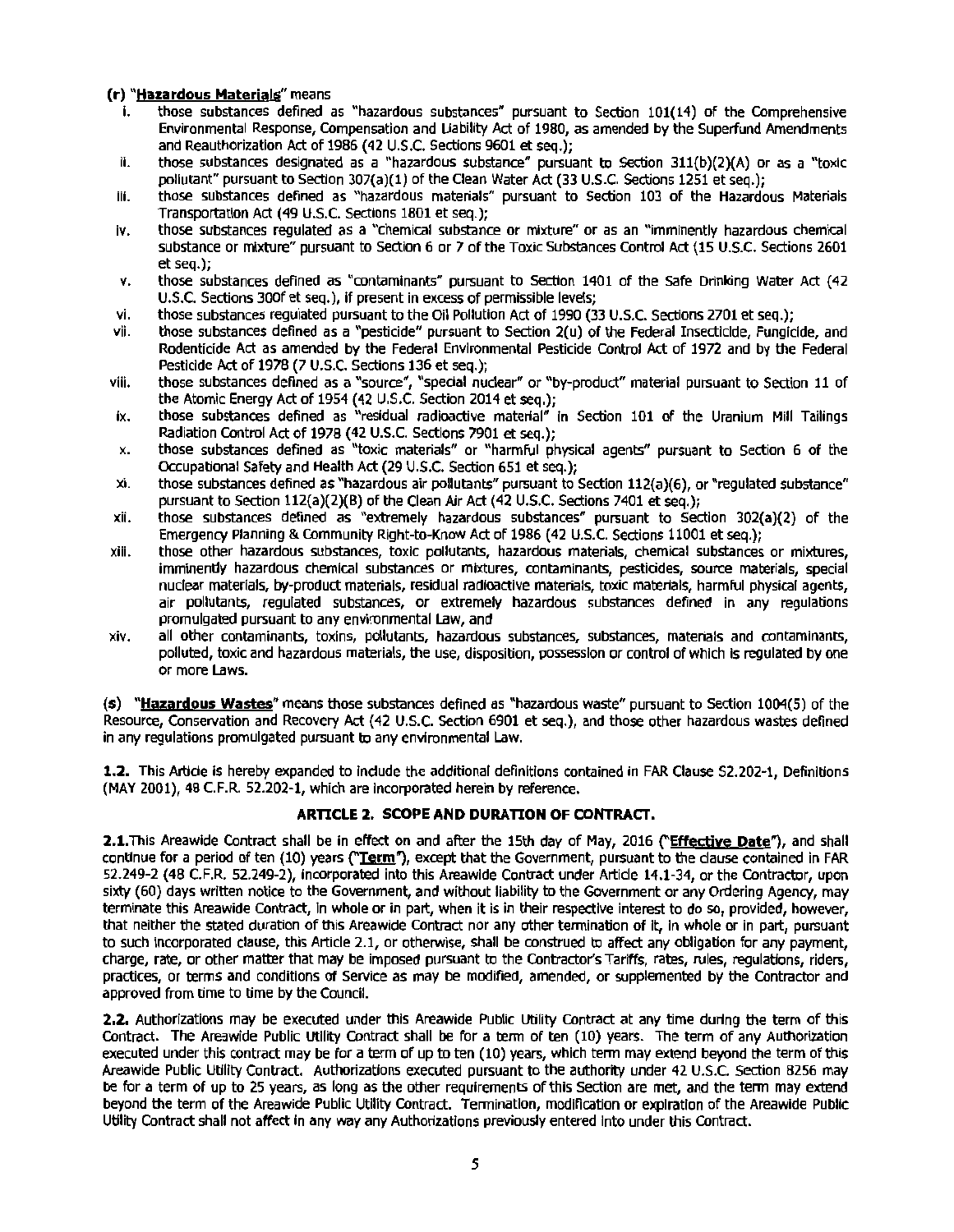**2.3.** The provisions of this Areawide Contract shall not apply to the Contractor's Service to any Agency until both the Ordering Agency and the Contractor execute a written Authorization for Electric, Gas, Water, Wastewater, Energy Management Services, and/or Services Provided Under The Appropriate Regulatory Authority. Upon bilateral execution of an Authorization, the Contractor agrees to furnish to the Ordering Agency, and the Ordering Agency agrees to purchase from the Contractor, the above noted Services for the lnstallatlon(s) or facilities named in the Authorization pursuant to the tenms of this Areawide contract.

2.4. Nothing in this Areawide Contract shall be construed as precluding the Ordering Agency and the Contractor from entering Into an Authorization for negotiated rates or Service of a special nature, provided such negotiated rates or Service are in accordance with the rules and regulations of the Contractor, if applicable.

**2.5.** This Areawide Contract may be used by an Ordering Agency to obtain electric services that are offered by Contractor, as further described In 40 U.S.C. Section 591, to the extent It is applicable, (quoted here in relevant part): "A department, agency, or instrumentality of the Federal Government may not use amounts appropriated or made available by any law to purchase electricity In a manner inconsistent with State law governing the provision of electric utility service...".

To facilitate an Ordering Agency obtaining services under Contractor's standard agreements for utility service, an Exhibit "D" has been included in this Areawide Contract. This Exhibit "D" is designed so it also can be used by an Ordering Agency when a change requested by the Ordering Agency to Contractor's standard tenms and conditions for utility service has been approved by the Appropriate Regulatory Authority.

#### **ARTICLE 3. EXISTlNG CONTRACTS.**

**3.1.** The parties agree that an Agency currently acquiring Service from the Contractor under a separate written contract may continue to do so until that contract expires or until such time as the Agency and the Contractor mutually agree to terminate that separate written contract and have such Service provided pursuant to this Areawide Contract by executing an appropriate Authorization or Authorizations.

**3.2.** Existing special rates and services of a special nature currently provided under a separate written contract may be continued under the Authorizations described in Article 3.1 if requested by the Ordering Agency and agreed upon by the Contractor.

#### **ARTICLE 4. AUTHORIZATION PROCEDURE AND SERVICE DISCONNECTION.**

**4.1.** To obtain or change Service under this Areawide Contract, the Ordering Agency shall complete the appropriate Authorization and forward It to the Contractor. Upon the request of the Ordering Agency, the Contractor shall endeavor to provide reasonable assistance to the Ordering Agency in selecting the service classification which may be most favorable to the Ordering Agency. Upon execution of an Authorization by both the Contractor and the Ordering Agency, the date of initiation or change in Service shall be effective as of the date specified in the Authorization. An executed copy of the Authorization shall be transmitted by the Ordering Agency to GSA at the address provided in Article 16.1.

**4.2.** During the Term of this Areawide Contract, effective Authorizations need not be amended, modified, or changed by an Ordering Agency to reflect changes In: accounting and appropriation data, the Contractor's Tariff, the Contractor's cost of purchased fuel, or the estimated annual cost of Service. Such changes are considered internal to the party involved. Where changes are required in effective Authorizations because of a change in the Service requirements of an Ordering Agency, an amended Authorization shall be mutually agreed upon and executed.

**4.3.** An Ordering Agency or the Contractor may discontinue Service provided pursuant to this Areawlde Contract to a particular Federal facility or installation by delivering a written Termination Authorization to the other. Such discontinuance of Service by an Ordering Agency or the Contractor shall be In accordance with the tenms of this Areawide Contract and the Contractor's Tariffs.

**4.4.** In the event the Areawide Contract Is not renewed at the expiration of the contract term, any active Authorizations for services shall be controlled by the Contract terms and conditions in effect at the time of award.

#### **ARTICLE 5. RATES, CHARGES, AND PUBUC REGULATION.**

**5.1.** A complete listing of all Contractor's Tariffs, as amended, supplemented, modified and revised from time to time, Is available to the Government and any Ordering Agency electronically at the Contractor's website accessible via http://www.csu.org.

**5.2.** Subject to the provisions of Article 2.3, all Electric, Gas, Water, Wastewater, Energy Management Services and/or services Provided Under The Appropriate Regulatory Authority purchased under this Areawide Contract, as well as any other action under this Areawide Contract shall be in accordance with, and subject to, the Contractor's Tariffs, except to the extent that same are preempted by Federal law. Throughout the Term of the Areawlde Contract, the Government shall have full access to the Contractor's currently effective Tariffs. In the event the Contractor's Tariffs beoome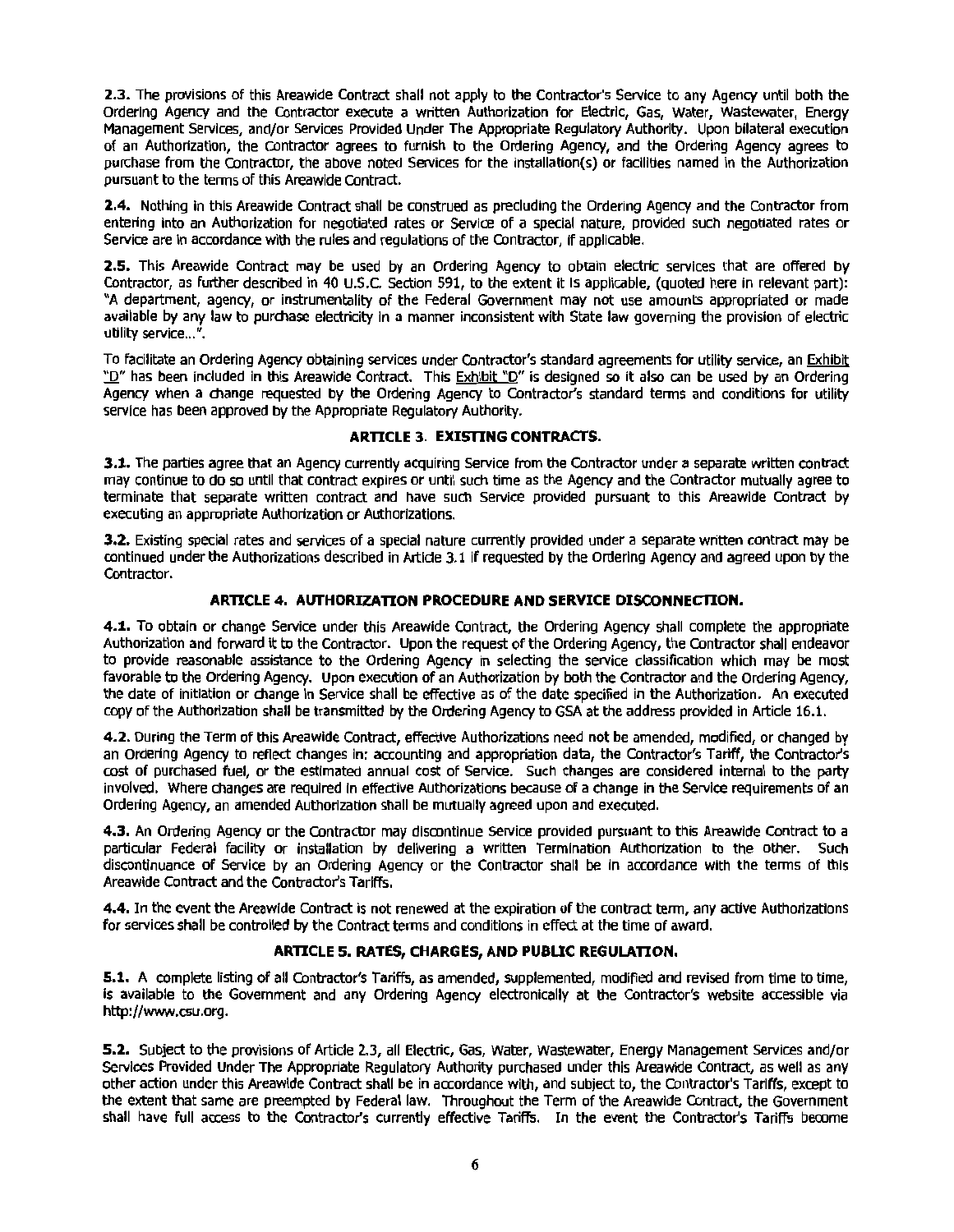Inaccessible via the internet or the Ordering Agency does not have access to the Internet, the Contractor agrees to provide newly effective or amended Tariffs In accordance with the Contractor's Tariff distribution practices, policies and procedures applicable to all customers.

**5.3.** If, during the Term of this Areawide Contract, the Council approves a change in rates for services specified in Authorizations in effect hereunder, the Contractor agrees to continue to furnish, and the Ordering Agency agrees to continue to pay for, those Services at the newly approved rates from and after the date such rates are made effective. As provided in Article 4.2, modification of any Authorization hereunder Is not necessary to implement higher or lower rates.

**S.4.** The Contractor hereby represents and warrants to the Government that the Service rates available to any Ordering Agency hereunder shall at all times not exceed those available to any other customer served under the same Service Oasslfication for the same or comparable service, under like conditions of use. Nothing herein shall require the Contractor to apply service rates that are inapplicable to the Ordering Agency.

**S.S.** Reasonable written notice via an Authorization shall be given by the Ordering Agency to the Contractor, at the address provided In Article 16.2, of any material changes proposed in the volume or characteristic of utility services required by the Ordering Agency.

**5.6.** To the extent required by the Contractor's Tariffs, the Contractor's rules and regulations, or the Contractors policies and practices applicable to all customers, and in accordance therewith, or unless otherwise agreed to between Contractor and an Ordering Agency, any necessary extension, alteration, relocation, or reinforcement of the Contractor's transmission or distribution lines, related special facilities, Service arrangements, demand side management services (including any rebates to which the Ordering Agency may be entitled), energy audit services, or other Services required or requested by an Ordering Agency shall be provided and, as applicable, billed for, by the Contractor. To the extent available from the Contractor, the Contractor shall provide and, as applicable, bill for such technical assistance on or concerning an Ordering Agency's equipment (such as the inspection or repair of such equipment) as may be requested by such Ordering Agency. The charges for such technical assistance shall be calculated at the time the technical assistance is rendered, as mutually agreed upon by the Contractor and the Agency, and shall comply with Contractor's Tariffs, if applicable. The Authorization or any other agreement used to obtain and provide the matters, Services, or technical assistance described in this Article 5.6 shall contain Information descriptive of the matters, Services, or technical assistance required or requested, including the amount of (or method to determine) any payment to be made by the Ordering Agency to the Contractor for the provision of said matters, Services, or technical assistance.

**5.7.** Any charges for matters or Services referenced in Article 5.6 hereof which are not established by the Contractor's Tariffs shall be subject to audit by the Ordering Agency for a period of one (1) year after the provision of matters or services rendered. Payment for the matters and Services referenced in Article 5.6 thereof shall not be unreasonably withheld or denied. The Contractor further warrants and represents to the Government that charges for the matters or Services referenced in Article 5.6 hereof will not exceed the charges billed to other customers of the Contractor served under the same Service Oassification for like matters or Services provided under similar circumstances.

**S.8.** The requirements of the Disputes dause at FAR 52.233·1 are supplemented to provide that matters involving the interpretation of Contractor's Tartff(s) are subject to the jurisdiction and regulation of the utility rate commission having jurisdiction.

#### **ARTICLE 6. BILLS AND BILLING DATA.**

**6.1** The Electric, Gas, Water, Wastewater, Energy Management Services and/or Services Provided Under The Appropriate Regulatory Authority supplied hereunder shall be billed to the Ordering Agency at the address specified in each Authorization. Bills shall be submitted in original only, unless otherwise specified in the Authorization. All bills shall contain such data as is required by the Council to substantiate the billing and such other reasonable and available data as may be requested by the Ordering Agency, provided that such other data are contained in bills provided to other customers of the Contractor served under the same Service Classification as the Ordering Agency.

#### **ARTICLE 7. PAYMENTS FOR SERVICES.**

**7.1.** Payments hereunder shall not be paid in advance of Services rendered. The Ordering Agency shall effect payment of all bills for regulated Services rendered under this Areawide Contract In accordance with the terms of the Contractor's Tariff. Changes in the Contractor's Tariff provisions for the payment of bills shall supersede the provisions of this paragraph to the extent of the applicability of such changes.

**7.2.** The Ordering Agency will make Invoice payments for Services not subject to the direct oversight of the Council in accordance with the provisions of the FAR Subpart 52.232-25 (Article 14.1-16).

**7.3.** Payments hereunder shall not normally be made In advance of services rendered in accordance with 48 C.F.R. Subpart 32.4, unless required by the Contractor's Tariff. The applicability of this provision is limited to connection charge and line extension payments specifically cited in the Contractor's Tariff.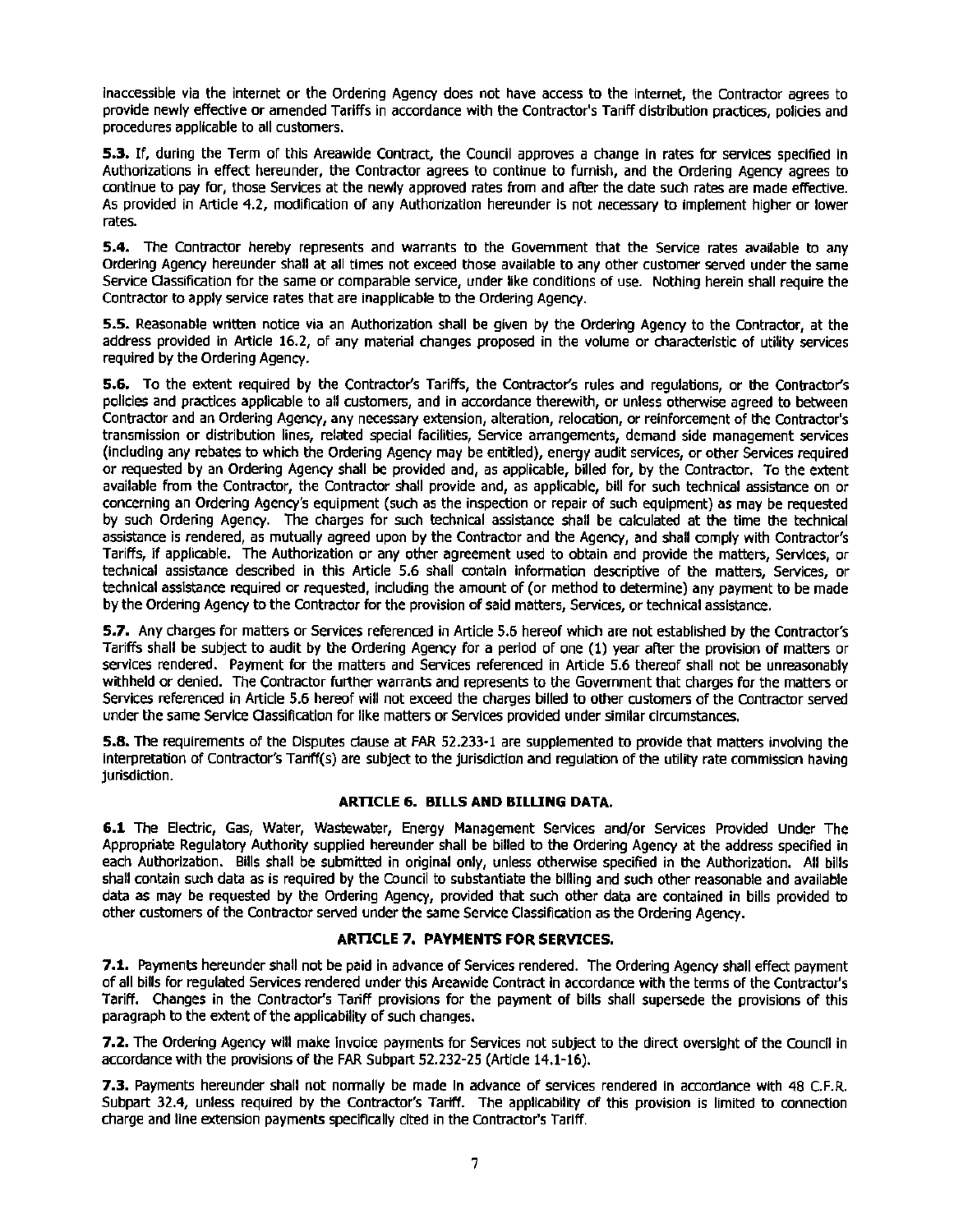**7.4.** Each payment made by Treasury check to the Contractor shall include the Contractor's billing stub(s), or a Government or Ordering Agency payment document, that clearly and correctly lists all of the Contractor's account numbers to which the payment applies and the dollar amount applicable to each account. If payment is by Electronic Funds Transfer either through the Automated Clearing House (ACH) or the Federal Reserve Wire Transfer System, the provisions of FAR Subpart 52.232-34 shall apply (See Article 14) and the Ordering Agency must specify the method of payment and the designated payment office on the Authorization form.

#### **ARTICLE 8. CONTRACTOR-OWNED METERS.**

**8.1.** Metering equipment of standard manufacture suitable to measure all utility services supplied by the Contractor hereunder shall be furnished, installed, calibrated and maintained by the Contractor at its expense. In the event any meter fails to register or registers incorrectly, as determined by the regulations of the Council, billing adjustments shall be made in accordance with such regulations.

**8.2.** The Contractor, so far as possible, shall read all meters monthly in accordance with the Contractor's Tariff and the council's regulations.

**8.3.** Meters shall be inspected upon Installation at no direct charge to the Ordering Agency. Subsequent inspection, periodic testing, repair, and replacement of meters shall be done in such place and manner as provided by the Council's regulations. Upon notice that a meter is failing to register correctly, the contractor shall take immediate steps to effect replacement or repair. Ordering Agencies shall have the right to request a meter test in accordance with the procedures prescribed In the Council's regulations. The tests and applicable meter accuracy standards are those set forth in the Council's regulations. The expense of meter tests shall be bome by the party designated as responsible therefore in the Council's regulations.

**8.4.** For the purposes of this Article 8, references to meters shall apply only to Contractor-owned metering devices Installed and maintained by the contractor in accordance with council guidelines for utility service(s). References to meters under this Article shall not apply to meters that are to be installed by the Contractor at the request of an Ordering Agency, to be owned by the Government as a part of an Authorization for Energy Management Service or other Service.

#### **ARTICLE 9. EQUIPMENT AND FACILITIES.**

**9.1.** Subject to the provisions of Artlde 5.6 hereof, the responsibility for owning, furnishing, Installing, and maintaining all equipment and facilities (other than meters) required to supply service at the delivery point(s) specified in an Authorization shall be determined in accordance wlth the Contractor's regulated Tariffs. The Ordering Agency shall provide, free of charge to the Contractor, mutually agreeable locations on its premises for the installation of meters and such other equipment furnished and owned by the Contractor and necessary to supply Service hereunder. The contractor shall, at all times during the Term of this Areawide Contract, operate and maintain at its expense such equipment or facilities as for which It owns and for which it has responsibility in accordance with this Article 9.1, and shall assume all applicable taxes and other charges In connection therewith. Notwithstanding anything to the contrary in FAR 52.241-5 (Contractor's Facilities (FEB 1995)), to the extent required by the Contractor's Tariffs and the Council's rules and regulations, and in accordance thereof, such equipment and facllities as for which the Contractor has responsibility in accordance with this Article 9.1 may be removed or abandoned In place. In both cases, the Agency's premises shall be restored by the Contractor at its expense within a reasonable time after discontinuance of service to the Ordering Agency.

**9.2.** All necessary rights-of-way, easements and such other rights necessary to permit the Contractor to perform under this Areawide Contract shall be obtained and the expense for same borne in accordance with the Contractor's Tariffs and the Contractor's rules and regulations.

#### **ARTICLE 10. UABILITY.**

**10.1.** If the Government and/or an Ordering Agency has limited or restricted the Contractor's right of access under Article 11 and thereby interfered with the contractor's ability to supply service or to correct dangerous situations which are a threat to public safety, the Government shall be responsible for any liability resulting from such restricted or limited access to the extent permitted by law and authorized by appropriations. This Article (10.1) shall not be construed to limit the Government's liability under applicable law.

**10.2.** The Contractor's liability to the Government and to any Ordering Agency for any failure to supply Service, for any interruptions in Service, and for any irregular or defective Service shall be determined in accordance with the Contractor's Tariffs.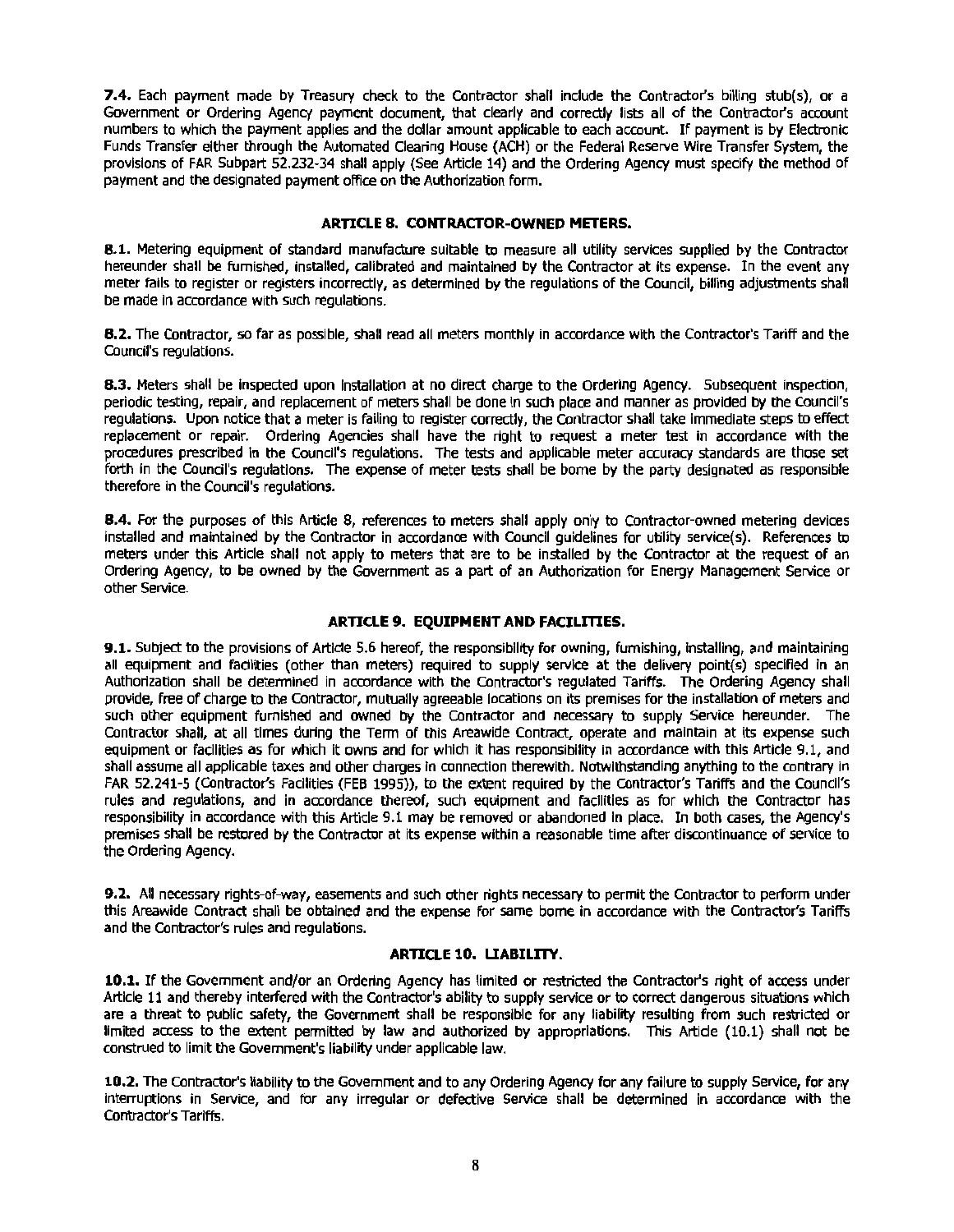**10.3.** Except as provided above, and in accordance with the Contractor's Tariff and Terms and Conditions of Service, the Government shall not be liable for damage or injury to any person or property, Including death, occasioned solely by the Contractor's, its employees' or agents' negligent Installation, use, operation or Intentional misuse of the Contractor's equipment or facilities.

**10.4.** In accordance with the Contractor's Tariff and/or Terms and Conditions or Service, neither the Contractor nor its employees or agents, shall be liable for damage or Injury to any person or property, Including death, occasioned solely by the negligent installation, use, operation or intentional misuse of Contractor's equipment or facilities by the Government, its employees or agents.

**10.5.** The Contractor shall not be liable for Incidents arising out of or In any way connected with the violation or compliance with any local, state or federal environmental law or regulation resulting from pre-existing conditions at a Government job site, release or spill of any pre-existing Hazardous Materials or Hazardous Waste, or out of the management and disposal of any pre-existing contaminated soils or ground water, hazardous or non-hazardous, removed from the ground as a result of work performed by the Contractor.

**10.6.** The Government agrees to accept full responsibility for and bear all costs associated with pre-existing environmental liability. Responsibility for testing, abatement, remediation, and/or disposal of Hazardous Material, Including, but not limited to, contaminated soil, lead paint, asbestos, fuel all, or underground fuel all tanks, shall remain with the Government. Where there is reason to suspect that Hazardous Material is present at the work site, or where Hazardous Material is encountered during the course of work being performed, the Contractor shall stop work, notify the Contracting Officer and Activity personnel, and request that the Government test the work site for such Hazardous Material and appropriately abate and dispose of such Hazardous Material. Once the work site has been deared of all Hazardous Material, the Contractor shall resume work in that area.

#### **ARTICLE 11. ACCESS TO PREMISES.**

11.1. The Contractor, its affiliates, and subcontractors, if any, shall have access to the premises served at all reasonable times during the Term of any Exhibit executed under this Areawide Contract and for a reasonable period of time following its expiration or termination, whichever occurs earliest, to perform certain work, which shall include but not be limited to the following: for the purpose of reading meters, making installations, repairs, or removals of the Contractor's equipment, or for any other proper purposes hereunder provided, however, that proper military or other governmental authority may limit or restrict such right of access in any manner considered by such authority to be reasonably necessary or advisable. However, any such limitation or restriction shall not be to the extent to prohibit the Contractor's ability to complete all work Incident to the termination or expiration of this Areawide Contract.

#### **ARTICLE 12. PARTIES OF INTEREST.**

**12.1.** This Areawide Contract shall be binding upon and Inure to the benefit of the successors, legal representatives, and assignees of the respective parties hereto.

**12.2.** When the Contractor becomes aware that a change In ownership or company name has occurred, or is certain to occur, the Contractor shall endeavor to notify the Contracting Officer at the address provided in Article 16.1 not later than thirty (30) days after the effectiveness of any such ownership or name change. In the event the Contractor falls to make the notification required by this Artide 12.2, the Government cannot guarantee the timely payment of outstanding invoices in accordance with the provisions of Article 7.1; however, the Government shall be responsible for all payments related to the Services provided by the Contractor hereunder.

#### **ARTICLE 13. REPRESENTATIONS AND CERTIFICATIONS.**

**13.1.** This Areawide Contract incorporates by reference the representations and certifications made by the Contractor which shall be filed annually electronically at www.sam.gov.

**13.2.** Contractor represents that the following persons (or their applicable successors or delegates) are currently authorized to negotiate and execute on its behalf with the U.S. Government in connection with this Areawide Contract, fnduding any Exhibits executed under this Areawide Contract:

- **(a)** Chief Customer and Corporate Services Officer, Carl Cruz
- **(b)** Chief Energy Services Officer, Eric Tharp

Contractor reserves the right to amend the above-list of persons at any time by delivering written notice to the Government at the address provided in Article 16.1.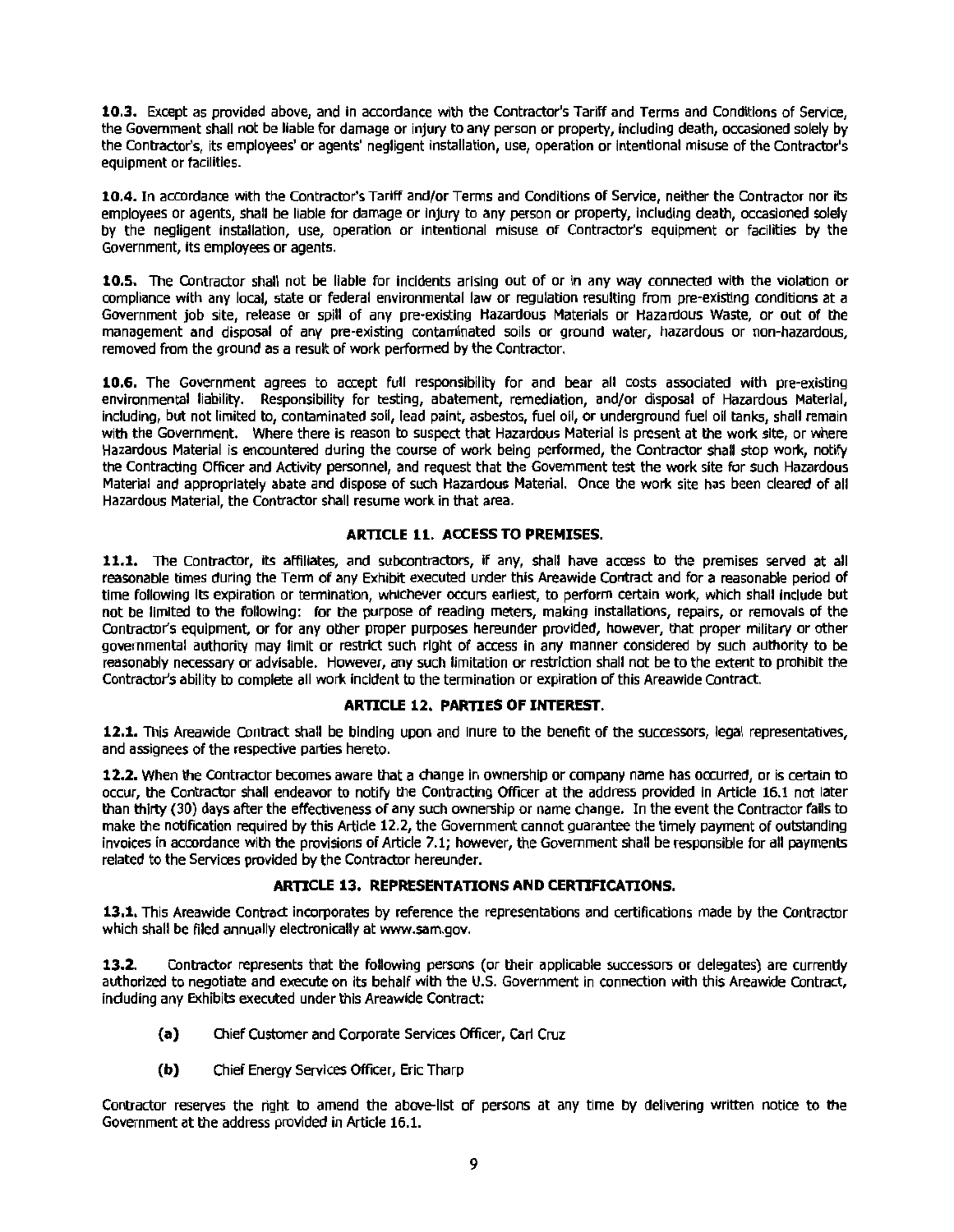#### ARTICLE 14. SUPPLEMENTAL CLAUSES.

#### 14.1. 52.252-2 Oauses Incorporated by Reference. (FEB 1998)

This Areawide Contract incorporates one or more clauses by reference, with the same force and effect as if they were given in full text. Upon request, the Contracting Officer will make their full text available. Also, the full text of a clause may be accessed electronically at this/these address(es): http//:www.arnet.gov

|          | <b>FAR REF</b> | Federal Acquisition Regulation                                                                                  |
|----------|----------------|-----------------------------------------------------------------------------------------------------------------|
| 1.       | 52.203-3       | <b>GRATUITIES (APR 1984)</b>                                                                                    |
| 2.       | 52.203-5       | COVENANT AGAINST CONTINGENT FEES (MAY 2014)                                                                     |
| 3.       | 52.203-6       | RESTRICTIONS ON SUBCONTRACTOR SALES TO THE GOVERNMENT (SEPT 2006)                                               |
| 4.       | 52.203-7       | ANTI-KICKBACK PROCEDURES (MAY 2014)                                                                             |
| 5.       | 52.203-8       | CANCELLATION, RESCISSION, AND RECOVERY OF FUNDS FOR ILLEGAL OR IMPROPER                                         |
|          |                | ACTIVITY (MAY 2014)                                                                                             |
| 6.       | 52.203-11      | CERTIFICATION AND DISCLOSURE REGARDING PAYMENTS TO INFLUENCE CERTAIN<br>FEDERAL TRANSACTIONS (SEPT 2007)        |
|          | 52.203-12      | LIMITATION ON PAYMENTS TO INFLUENCE CERTAIN FEDERAL TRANSACTIONS                                                |
| 7.       |                |                                                                                                                 |
|          |                | (OCT 2010)<br>OFFEROR REPRESENTATIONS AND CERTIFICATIONS - COMMERCIAL ITEMS (MAR 2016)                          |
| 8.<br>9. | 52.212-3       | UTILIZATION OF SMALL BUSINESS CONCERNS (OCT 2014)                                                               |
|          | 52.219-8       | SMALL BUSINESS SUBCONTRACTING PLAN (OCT 2014)                                                                   |
| 10.      | 52.219-9       | PROHIBITION OF SEGREGATED FACILITIES (FEB 1999)                                                                 |
| 11.      | 52.222-21      | EQUAL OPPORTUNITY (MAR 2007)                                                                                    |
| 12.      | 52.222-26      | EQUAL OPPORTUNITY FOR VETERANS (JUL 2014)                                                                       |
| 13.      | 52.222-35      | AFFIRMATIVE ACTION FOR WORKERS WITH DISABILITIES (JUL 2014)                                                     |
| 14.      | 52.222-36      |                                                                                                                 |
| 15.      | 52.222-50      | COMBATING TRAFFICKING IN PERSONS (FEB 2009)                                                                     |
| 16.      | 52.222-54      | EMPLOYMENT ELIGIBILITY VERIFICATION (AUG 2013)<br>POLLUTION PREVENTION AND RIGHT-TO-KNOW INFORMATION (MAY 2011) |
| 17.      | 52.223-5       |                                                                                                                 |
| 18.      | 52.223-6       | DRUG-FREE WORKPLACE (MAY 2001)<br>RESTRICTIONS ON CERTAIN FOREIGN PURCHASES (JUNE 2008)                         |
| 19.      | 52.225-13      |                                                                                                                 |
| 20.      | 52.232-23      | ASSIGNMENT OF CLAIMS (MAY 2014)                                                                                 |
| 21.      | 52.232-25      | PROMPT PAYMENT (JUL 2013)1                                                                                      |
| 22.      | 52.232-33      | PAYMENT BY ELECTRONIC FUNDS TRANSFER-CENTRAL CONTRACTOR                                                         |
|          |                | REGISTRATION (JUL 2013)                                                                                         |
| 23.      | 52.232-34      | PAYMENT BY ELECTRONIC FUNDS TRANSFER-OTHER THAN SYSTEM FOR AWARD                                                |
|          |                | MANAGEMENT (JUL 2013)                                                                                           |
| 24.      | 52.233-1       | DISPUTES (MAY 2014)                                                                                             |
| 25.      | 52.233-4       | APPLICABLE LAW FOR BREACH OF CONTRACT CLAIM (OCT 2004)                                                          |
| 26.      | 52.237-2       | PROTECTION OF GOVERNMENT BUILDINGS, EQUIPMENT, AND VEGETATION<br>(APR 1984)                                     |
| 27.      | 52.241-2       | ORDER OF PRECEDENCE-UTILITIES (FEB 1995)                                                                        |
| 28.      | 52.241-4       | CHANGE IN CLASS OF SERVICE (FEB 1995)                                                                           |
| 29.      | 52.241-7       | CHANGE IN RATES OR TERMS AND CONDITIONS OF SERVICE FOR REGULATED                                                |
|          |                | SERVICES (FEB 1995)                                                                                             |
| 30.      | 52.242-13      | BANKRUPTCY (JULY 1995)                                                                                          |
| 31.      | 52.243-1       | CHANGES-FIXED PRICE (AUG 1987)                                                                                  |
| 32.      | 52.244-5       | COMPETITION IN SUBCONTRACTING (DEC 1996)1                                                                       |
| 33.      | 552.241-70     | AVAILABILITY OF FUNDS FOR THE NEXT FISCAL YEAR OR QUARTER (SEPT 2010)                                           |
| 34.      | 552.241-71     | DISPUTES (UTILITY CONTRACTS) (AUG 2010)                                                                         |

1 INDICATES THAT THE CLAUSE APPLIES TO THE ENERGY MANAGEMENT AUTHORIZATION AND ONLY TO THE EXTENT THAT THE CONTRACTING OFFICER OF THE DELIVERY ORDER DETERMINES THAT THE CLAUSE IS NECESSARY FOR EFFICIENT CONTRACT ADMINISTRATION.

2 INDICATES THAT THE CLAUSE APPUES TO THE ELECTRIC SERVICE AUTHORIZATION AND ONLY TO THE EXTENT THAT THE CONTRACTING OFFICER OF THE OEUVERY ORDER DETERMINES THAT THE CLAUSE IS NECESSARY FOR EFFICIENT CONTRACT ADMINISTRATION.

3 THE REFERENCED CLAUSE SHOULD BE INCLUDED IN FULL TEXT IN THE AUTHORIZATION FOR ELECTRIC SERVICE.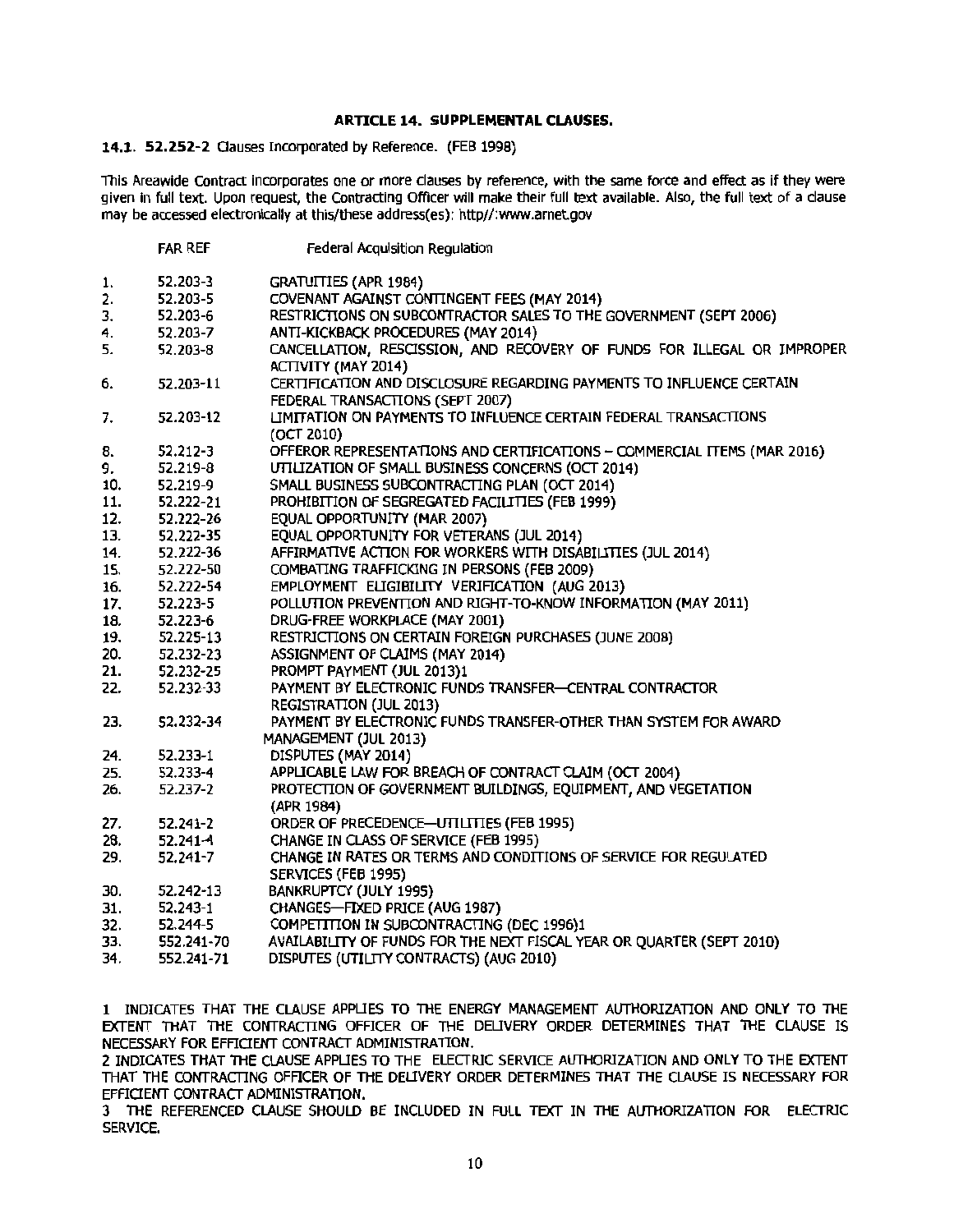4 INDICATES THAT THE CLAUSE HAS BEEN INCLUDED WITHIN THE TEXT OF THE AREAWIDE CONTRACT ON A "SUBSTANTIALLY THE SAME" BASIS AS REQUIRED BY SUBPART 41.SOl(A) OF THE FEDERAL ACQUISITION **REGULATIONS** 

Clauses marked with an asterisk(\*) are only applicable if checked on an Exhibit, and only to the work ordered on that Exhibit.

#### 14.2 Unregulated Services.

Pursuant to this Areawide Contract, the Contractor may provide energy related services that are not subject to rate and tariff regulations by the Council under a pre-approved alternative (FAR 52.241-8) that demonstrates the Contractor will provide these services under terms and conditions that are competitive and otherwise in the best interests of the Ordering Agency. If, as demonstrated by the Ordering Agency, the conditions for use of this preapproved alternative cannot be satisfied, then the Ordering Agency should consider the requirement of the Competition In Contracting Act of 1984 and the extent to which a competitive acquisition process Is required to select and award a contract for these unregulated services. If an Authorization under this Areawide Contract Is utilized, the prices and terms and conditions for unregulated services offered by the Contractor shall be negotiated subject to the requirements of FAR 41.5, subject to the general requirements of FAR 52.241-8.

#### 14.3 Repeal of Clauses During Term of Areawide Contract.

If, during the Term of this Areawide Contract, any of the dauses contained in this Article are repealed, revoked, or dissolved by the Government, then such dauses shall no longer be part of this Areawide Contract as of the date of such repeal, revocation, or dissolution. The elimination of these clauses by reason of such repeal, revocation, or dissolution shall not affect the continuing validity and effectiveness of the remainder of this Areawide Contract or other clauses referenced in this Article. The parties' conduct thereafter shall be modified accordingly and reflect the repeal, revocation, or dissolution as related to their respective rights and obligations hereunder.

14.4 Clauses Incorporated in Full Text.

#### (a) 52.241-7 Change in Rates or Terms and Conditions of Service for Regulated Services (FEB 1995)

The Items Included in Contractor's Tariff are available to the government and any Ordering Agency electronically at the Contractor's website, http:f/www.csu.org. Contractor shall comply with the Council's regulatory requirements applicable to notifications to Contractor customers for changes to Contractor's Tariff.

#### (End of clause)

(b) The requirements of the Disputes clause at Federal Acquisition Regulation (FAR) 52.233·1 are supplemented to provide that matters involving the interpretation of tariffed retail rates, tariff rate schedules, and tariffed terms provided under this Areawide contract are subject to the jurisdiction and regulation of the utility rate commission having jurisdiction.

14.S State Taxes.

The contract price excludes all State and local taxes levied on or measured by the contract or sales price of the services or completed supplies furnished under this contract. The Government agrees either to pay the amount of the state or local taxes to the Contractor or provide evidence necessary to sustain an exemption from such taxes.

#### ARTICLE 15. SMALL BUSINESS SUBCONTRACTING PLAN.

15.1. Attached hereto and made a part hereof by reference is a SUBCONTRACTING PLAN FOR SMALL BUSINESS CONCERNS, SMALL BUSINESS CONCERNS OWNED AND CONTROLLED BY SOCIALLY & ECONOMICALLY DISADVANTAGED INDIVIDUALS, HUB ZONE BUSINESS CONCERNS, WOMAN OWNED SMALL BUSINESS CONCERNS,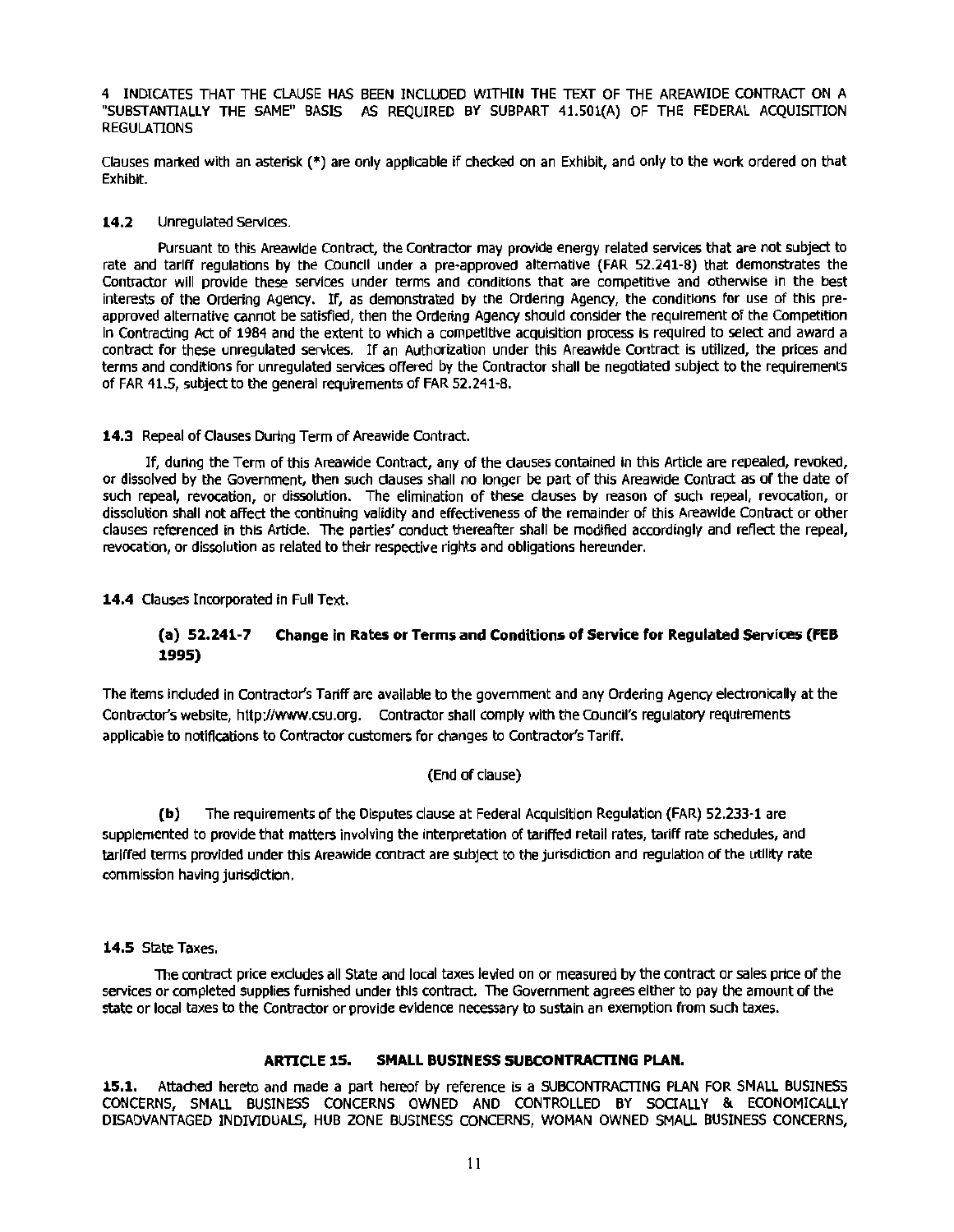VETERAN-OWNED SMALL BUSINESSES CONCERNS AND DISABLED VETERAN-OWNED BUSINESSES negotiated between the Contractor and the Government, which is applicable on a company wide basis pursuant to the requirements of Section 211 of P.L. 95-507, as amended (15 U.S.C. 637(d)). The Contractor expressly understands that this subcontracting plan is an annual plan and hereby agrees to submit a new subcontracting plan by November 30<sup>m</sup> of each year during the Term of this Areawide Contract.

**15.2.** Information and announcements concerning current developments in the GSA SmaU Business Subcontracting Program are available on the GSA Energy Division web site accessible via http://www.gsa.gov/energy.

#### **ARTICLE 16. NOTICES.**

**16.1.** Unless specifically provided otherwise, all notices required to be provided to the Government under this Areawide Contract shall be mailed to: U. S. General Services Administration, PBS, Office of Facilities Management and Services Program; Director, Energy Division, 1800 FStreet, NW Room 5116, Washington, DC 20405.

**16.2.** AU Inquiries and notices to the Contractor regarding this Areawide Contract shall be malled to: Steve Carr, Account Manager, **(719) 668-8496, scarr@csu.org** or to such other person as the Contractor may hereafter designate in writing.

**16.3.** The Ordering Agency shall provide GSA with a copy of all fully executed Exhibits Including any applicable attachments at the address provided in Article 16.1.

#### **ARTICLE 17. REPORTING.**

The Contractor shall provide, as prescribed and directed by the Contracting Officer, an annual report on Subcontracting Plan Achievements, In accordance with the approved subcontracting plan for small business concerns and small business concerns owned and controlled by socially and economically disadvantaged lndlvlduals by October 30 of each year during the Term of this Areawide Contract. The report shall be submitted electronically utilizing the Small Business Administration's Electronic Subcontracting Reporting System. The website address of system can be found at http://www.esrs.gov.

#### **ARTICLE 18. UTILITY ENERGY SERVICE CONTRACTS.**

**18.l.** Measurement and verification: Energy Conservation Measures (ECM) will not be normally considered unless a net overall energy usage or cost reduction can be demonstrated and verified. Verification standards for energy projects are established In the North-American Energy Measurement and Verification Protocol (NEMVP), published by the Department of Energy's Federal Energy Management Program (FEMP), or as agreed In the Authorization.

**18.2.** Unless otherwise provided by law or by mutual agreement, the following provisions shall apply:

- (a) Payment for energy conservation measures, when authorized as Energy Management Service (EMS), shall be equal to the direct cost of capital or financing amortized over a negotiated payment term commencing on the date of acceptance of the completed installation;
- **(b)**  The payment term for Authorizations Involving energy conservation measures should be calculated to enable the Ordering Agency's payment(s) to be lower than the estimated cost savings to be realized from Its Implementation. In no event, however, shall this term exceed eighty percent (80%) of the useful life of the equipment/material to be installed.

18.3. Subcontracting: The Contractor may perform any or all of its requested Services through subcontractors, including Its unregulated affiliates. ECM subcontractors shall be competitively selected in accordance with FAR 52.244-5 (Competition In Subcontracting) (DEC 1996) (See Article 14). Subcontractor selection shall be based on cost, experience, past performance and other such factors as the Contractor and the Ordering Agency may mutually deem appropriate and reasonably related to the Government's minimum requirements. Upon request by the Government, the Contractor shall make available to the contracting officer all documents related to the selection of a subcontractor. In no event shall the Service be provided by subcontractors listed as exduded from Federal Procurement Programs maintained by GSA pursuant to 48 C.F.R. 9.404 in accordance with 52.209-6 (Protecting the Government's Interest when Subcontracting with Contractors Debarred, Suspended, or Proposed for Debannent (AUG 2013) (See Article 14)).

18.4. For all Authorizations involving Energy Conservation Measures, it is desirable to have a Warranty Clause that addresses the specific needs and requirements of the work being performed and equipment that Is to be provided by the Contractor; however, in the absence of a Warranty Oause In the Authorization, the following language will serve as the default Oause:

If applicable and to the extent feasible, the Company shall pass through to the Agency all warranties on equipment installed or provided by it or its subcontractors on Government property with the following representation: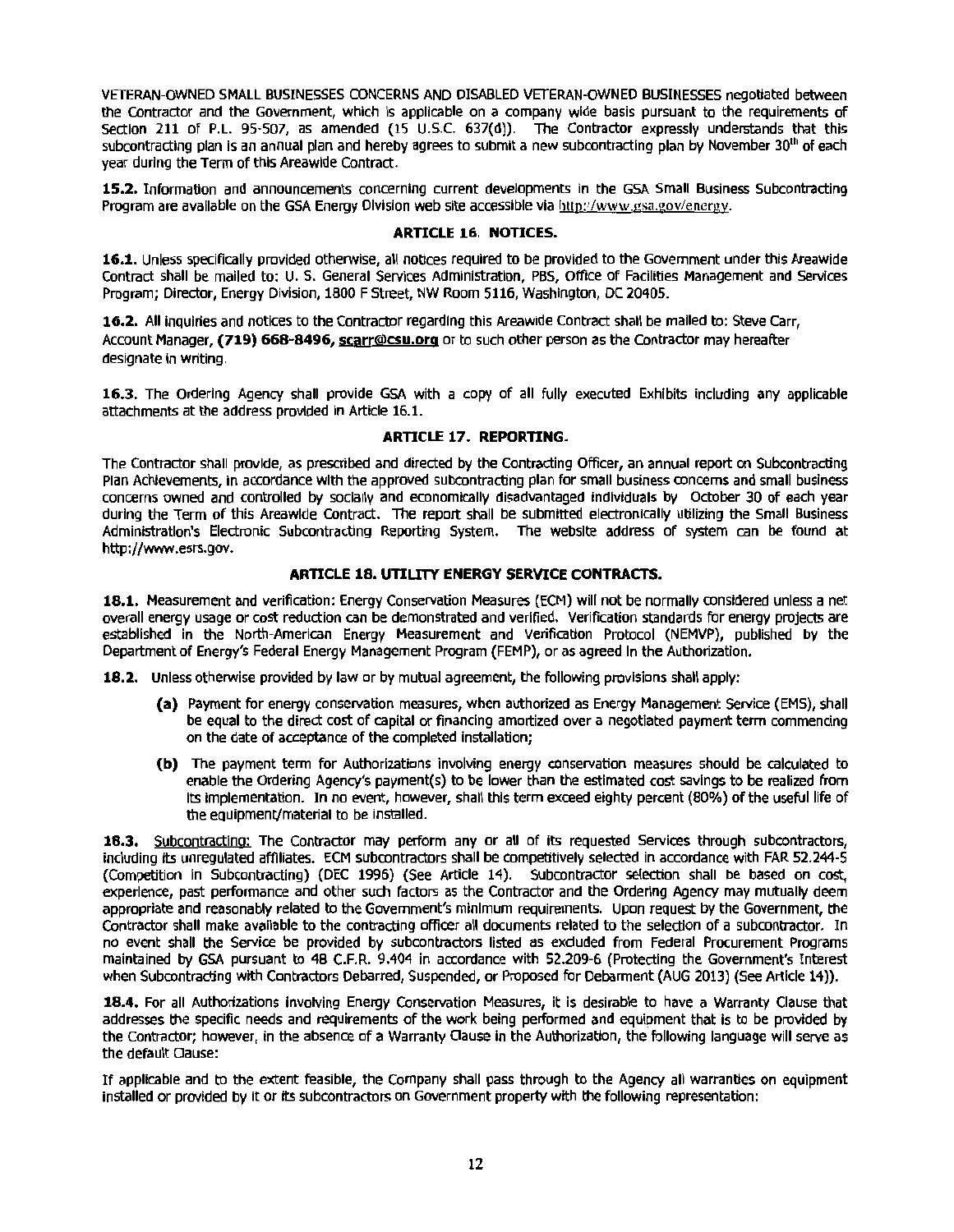COLORADO SPRINGS UTILITIES ACKNOWLEDGES THAT THE UNITED STATES OF AMERICA WILL OWN OR LEASE THE EQUIPMENT AND/OR MATERIALS BEING INSTALLED OR SUPPLIED HEREUNDER, AND, ACCORDINGLY, AGREES THAT ALL WARRANTIES SET FORTH HEREIN, OR OTHERWISE PROVIDED BY LAW IN FAVOR OF GOVERNMENT SHALL INURE ALSO TO THE BENEFIT OF THE UNITED STATES AND THAT ALL CLAIMS ARISING FROM ANY BREACH OF SUCH WARRANTIES OR AS A RESULT OF DEFECTS IN OR REPAIRS TO SUCH EQUIPMENT OR SUPPLIES MAY BE ASSERTED AGAINST COLORADO SPRINGS UTILTIIES OR MANUFACTURER DIRECTLY BY THE UNITED STATES OF AMERICA.

18.5. The Ordering Agency shall submit to GSA a copy of all preliminary energy audit results or energy conservation measure analysis for review and compliance with Federal regulations and policy. Upon written acknowledgement from GSA of receipt of the aforementioned information, a copy of which shall be provided by the Ordering Agency to the Contractor, the Ordering Agency may negotiate Task Orders with the Contractor for the implementation of the energy conservation measures described in the preliminary documents. The Ordering Agency shall provide GSA with copies of fully executed Exhibit "C" Authorizations for any Energy Management Services resulting from confirmed/approved energy audits, including any applicable attachments, at the address provided in Article 16.1.

18.6. Contractor's Responsibilities under this Areawide Contract:

(a) The Contractor shall not provide Energy Management Service to Federal facilities unless the facility is a current customer or prospective customer of the regulated utility within the franchised service territory of the utility company providing such services.

(b) The work that is to be performed under the Authorization for Energy Management Services shall be limited to work resulting In a direct reduction in energy usage (see Article 1.l(j)) and any modification or repair that is necessary as a direct result of the installation of the ECM.

18.7. Guaranteed Savings and Scoring of UESC's by the Ordering Agency(ies):

UESC's that meet the definition of "Energy Management Service" f'EMS} prescribed in Article 1.l(k) of this Areawide Contract, and which follow the guidance prescribed in OMB Memoranda M-12-21 and M-98-13, may be scored for budgetary purposes by the Ordering Agency(ies) on an annual basis if the UESC requires:

(a) Energy savings performance assurances or guarantees of the savings to be generated by improvements, which must cover the full cost of the Federal investment for the Improvements;

- (b) Measurement and verification (M&V) of savings through commissioning and retro-commissioning; and
- (c) Competition or an altematlves analysis as part of the selection process prior to entering Into a UESC

18.8. In order to assure the necessary fiscal responsibility consistent with sound program management, alternatively financed UESCs should Include a plan for continued action during the contract to assure continued accomplishment of expected performance (this is referred to as a Performance Assurance or Performance Verification Plan). The level of performance assurance (M&V) and its associated costs should be worth the level of certainty of cost savings that the Ordering Agency reasonably deems to be necessary. Each alternatively financed UESC should have a performance assurance plan to accomplish this. Such plans should provide for the separate evaluation of each energy conservation measure and combination of measures in order to identify the appropriate level of needed performance assurance activity based on the technical complexity, potential savings magnitude, and specific situation. (See Overview of the Measurement and Verification for Federal Energy Projects Guidelines Version 2.2 or FEMP Fact Sheet - Performance Assurance for Multi-Year Contracts Under the Utlllty Incentive Program for further guidance.) Inclusion of and compliance with the performance assurance plan In the specific project task order satisfies the requirements of Contractor under section 18.1 and 18.7.

#### ARTICLE 19. MISCELLANEOUS.

19.1. Contract Administration: The Ordering Agency shall assist in the day-to-day administration of the Service being provided to it under an Authorization.

19.2. Anti-Deficiency: Unless otherwise authorized by Public Law or Federal Regulatlon, nothing contained herein shall be construed as binding the Government to expend, in any one fiscal year, any sum in excess of the appropriation made by Congress for that flscal year in furtherance of the matter of any Authorization executed in accordance with this Areawide Contract or to involve the Government in an obligation for the future expenditure of monies before an appropriation is made (Anti-Deficiency Act, 31 U.S.C. 1341.A.1).

19.3. Obligation to Serve: Nothing contained In this Areawide Contract shall obligate the Contractor to take any action which it may consider to be detrimental to its obligations as a public utility.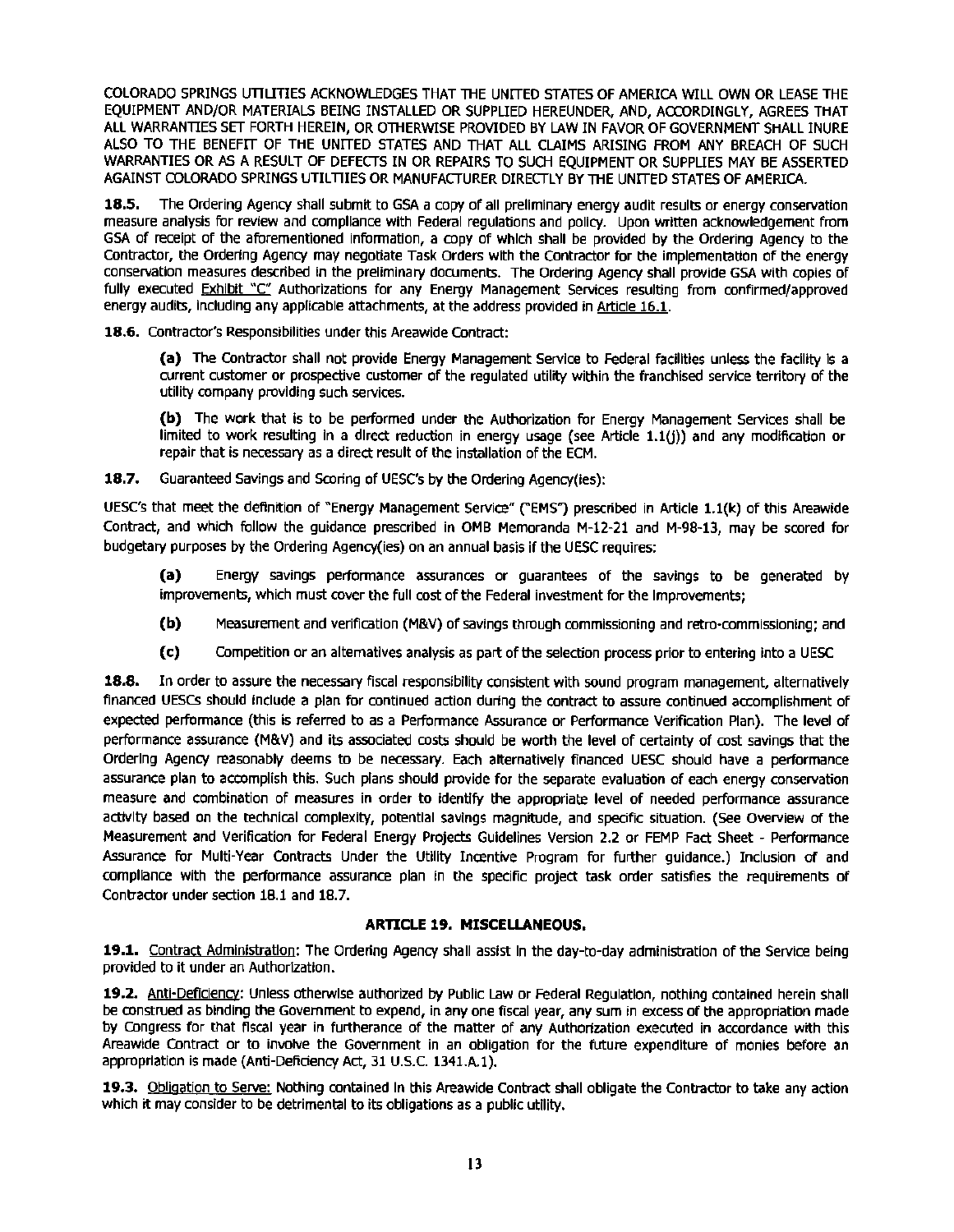**19.4** Term of Authorizations: It is recognized that during the Term of this Areawide Contract, situations and/or requirements may arise where it may be desirable that the term of service to an Ordering Agency's facility extend beyond the Term of this Areawide Contract. In such event, the particular Authorization Involved may specify a term extending beyond the Term of this Areawide Contract, provided that it is within the contracting authority of the Ordering Agency and appropriate termination liability provisions have been negotiated between the Contractor and Ordering Agency to address unamortized balances for connection charge or energy management service projects.

19.5. Indemnification: Any indemnification language contained in standard form agreements executed between the Ordering Agency and the Contractor shall be binding upon the Federal Government only to the extent authorized by opinions of the Government Accountability Office and the Federal Torts Claims Act.

**19.6.** Waiver of Sovereign Immunity: Any language contained in standard form agreements executed between the Ordering Agency and the Contractor shall not be construed to waive the federal government's sovereign immunity, and may not be applicable where the federal government's sovereign Immunity has not otherwise been waived by statutory law. Nothing in this Areawide Contract shall be Interpreted to limit or prevent the protections afforded to Contractor under the Colorado Governmental Immunity Act. § 24-10-101, *et seq.* 

**19.7.** Contractor's Appropriation of Funds: In accord with the Colorado Springs City Charter, performance or Contractor's obligations under this Areawide Contract is expressly subject to appropriation of funds by the Colorado Springs City Council. In the event funds are not appropriated in whole or in part sufficient for performance of Contractor's obligations under this Areawide Contract or appropriated funds may not be expended due to Colorado Springs City Charter spending limitations, then this Areawide Contract shall thereafter become null and void by operation of law, and Contractor shall thereafter have no llablllty for compensation or damages to the Government in excess of Contractor's authorized appropriation for this Areawide Contract or the applicable spending limit, whichever is less. Contractor shall notify Ordering Agency as soon as reasonably practicable in the event of non-appropriation or in the event a spending limitation becomes applicable.

**19.8.** Exhibit Procedure: The execution of an exhibit by Contractor and an Ordering Agency shall not supersede a previously executed exhibit addressing the same service unless specifically stated. Allowable terms of exhibits shall be consistent with the guidance and pollcy set forth in Artide 2.2 of this Areawide contract.

**19.9.** Davis Bacon Act: Since this Areawide Public Utility Contract does not involve the regulated utility company performing on a Federally funded or assisted contract for the construction, alteration, or repair of a public work and/or public facility, the Davis Bacon Act does not apply to the work to be performed by the regulated utility company In connection with the provision of regulated utility services. However, if a determination by the Department of Labor (DOL) differs, the regulated utility company wlll be solely responsible for any financial liability for any contrary determination by DOL.

*<i>(Signatures on following page)*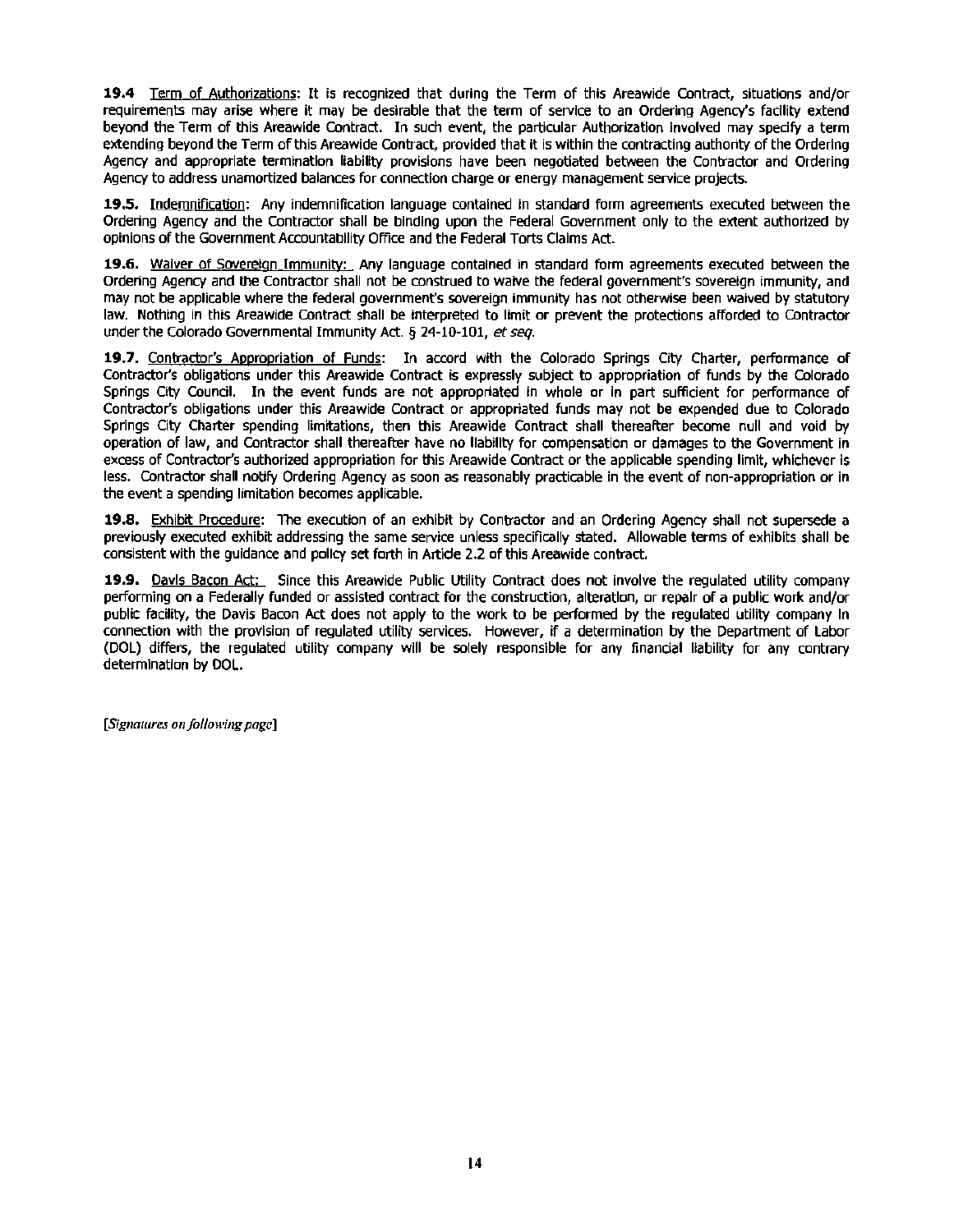IN WITNESS WHEREOF, the parties have executed this Areawide Contract as of the day and the year first above written.

> UNITED STATES OF AMERICA Acting through the Administrator of General Services

By: Sinda M. Joman

GSA, PBS, Energy Division Contracting Officer

ATTEST:

Bv: **JERARD BUTLER** GSA, PBS, Energy Division

**COLORADO SPRINGS UTIUTIES** 

By: Carl Comer<br>Title: Chief Customer

Corporate

ATTEST:

By Susan Greenway

**APPROVED AS TO FORM cnv OF COLORADO** SPRINGS CITY ATTORNEY'S OFFICE

Name:  $Christo$  $R$   $\sim$   $R$ 

15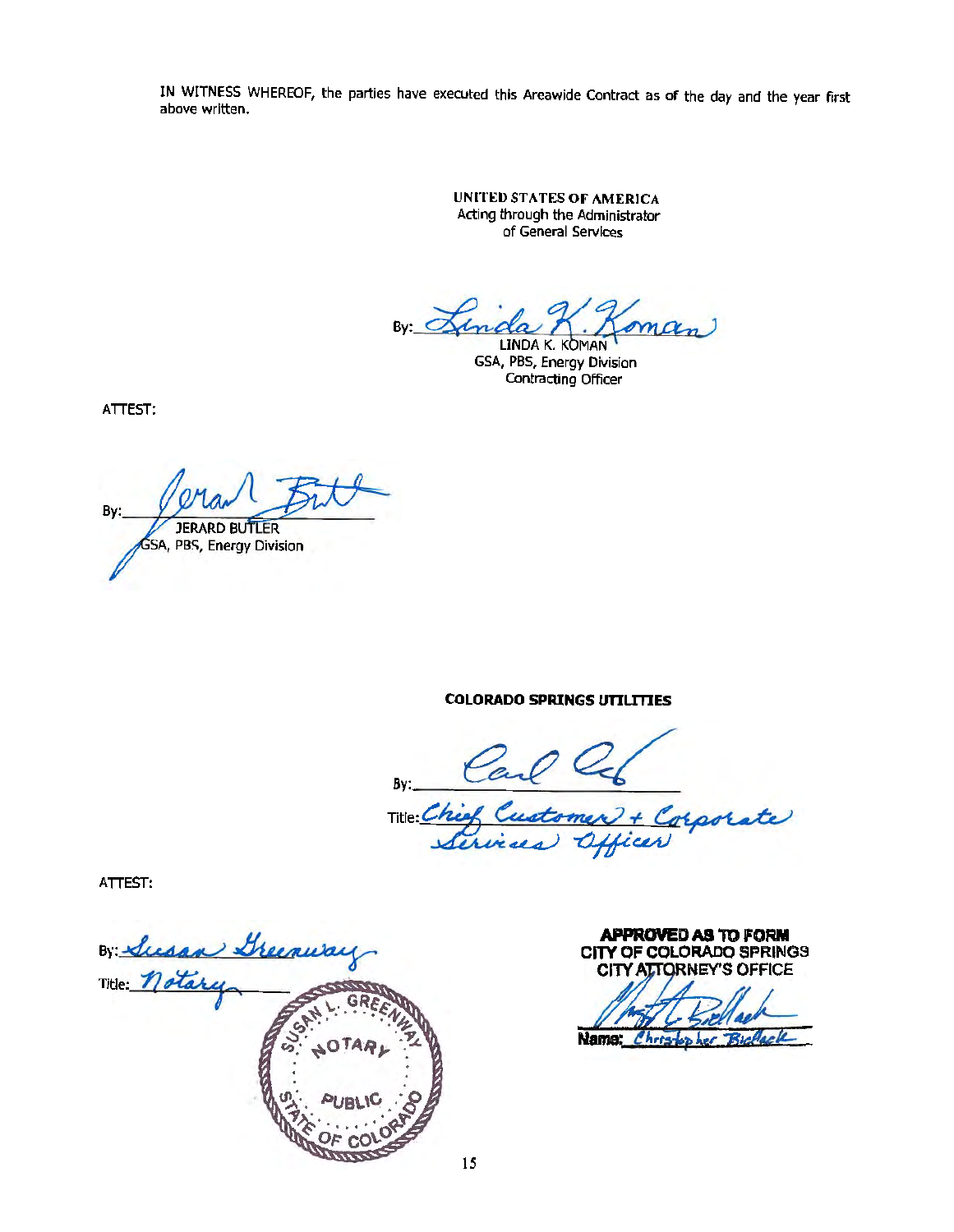#### **CERTIFICATE**

I. <u>Carl Cruz.</u> certify that I am *Chief Customer* of COLORADO **SPRINGS UTILITTES,** named as Contractor in the negotiated Areawide-Public Utility Contract No. GS-OOP-16-BSD-1216; that *Carl Cruz* \_\_\_, who signed said Areawide Public Utility Contract on behalf of the Contractor, was then *Chief Custangr, + Corporate* of said Services Officer' Contractor; and that said Areawide Public Utility Contract was duly signed for and on behalf of said Contractor and is within the scope of its corporate powers.

 $Re\ell$ 

APPROVED AS TO FORM CITY OF COLORADO SPRINGS  $\mathcal{L}$ ~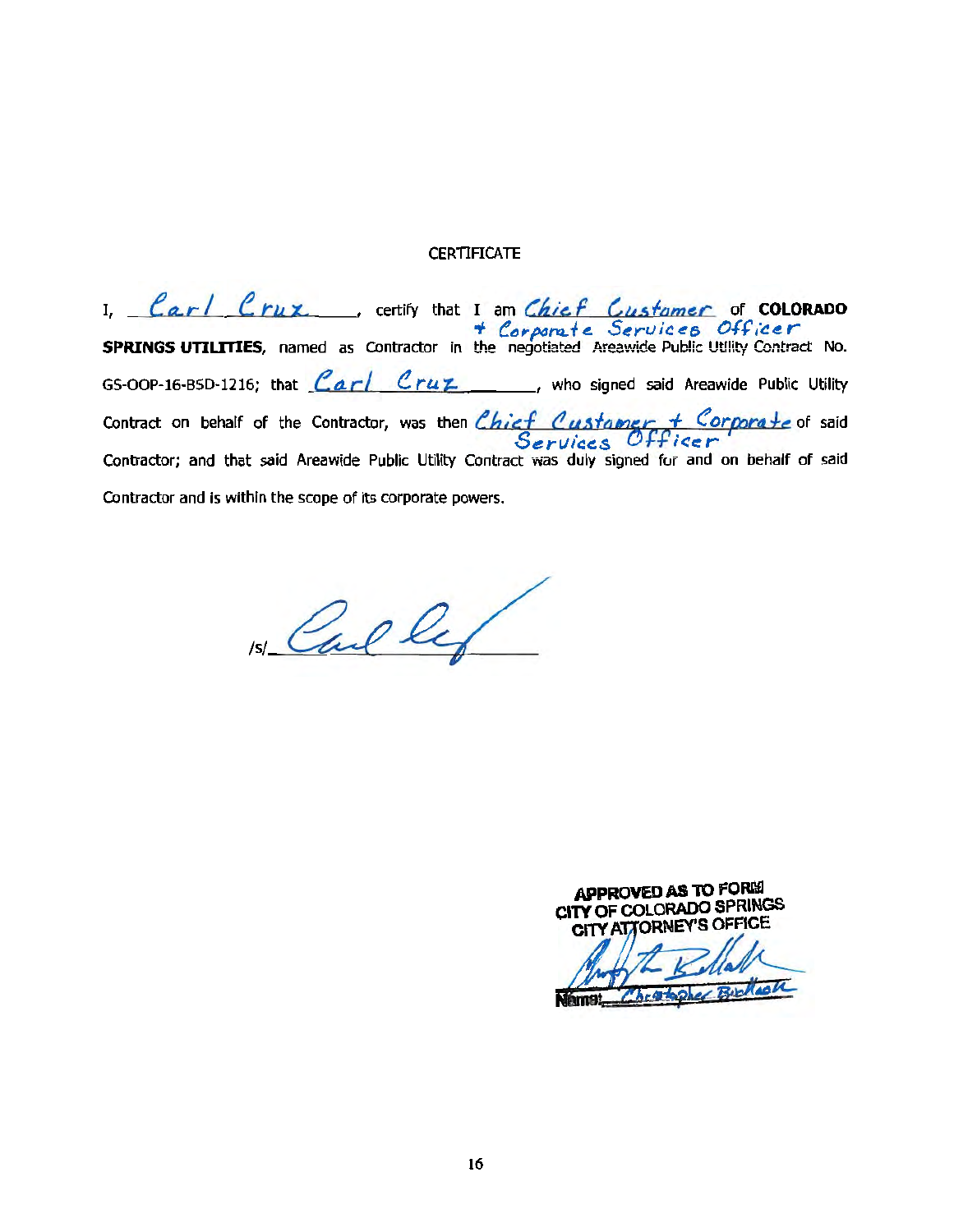#### EXHIBIT "A"

Contractor's ID NO. (Optional)<br>rdering Agency's ID (Optional) Ordering Agency's ID

|                                                                                                                                                                                                                                                                                                                                                                      | <b>COLORADO SPRINGS UTILITIES</b>                                                                                      |
|----------------------------------------------------------------------------------------------------------------------------------------------------------------------------------------------------------------------------------------------------------------------------------------------------------------------------------------------------------------------|------------------------------------------------------------------------------------------------------------------------|
| AUTHORIZATION FOR ELECTRIC SERVICE, CHANGE IN ELECTRIC SERVICE, OR DISCONNECTION AND/OR TERMINATION OF<br>ELECTRIC SERVICE UNDER                                                                                                                                                                                                                                     |                                                                                                                        |
| CONTRACT NO. GS-OOP-16-BSD-1216                                                                                                                                                                                                                                                                                                                                      |                                                                                                                        |
| Ordering Agency:                                                                                                                                                                                                                                                                                                                                                     |                                                                                                                        |
| Address: ___                                                                                                                                                                                                                                                                                                                                                         |                                                                                                                        |
| Pursuant to Contract No. GS-OOP-16-BSD-1216 between the Contractor and the United States Government and subject to<br>all the provisions thereof, service to the United States Government under such contract shall be rendered or modified as hereinafter<br>stated. Contract Articles 2 and 4 shall be followed for the initiation of service under this contract. |                                                                                                                        |
|                                                                                                                                                                                                                                                                                                                                                                      |                                                                                                                        |
| NATURE OF SERVICE: 0 Connect, 0 Change, 0 Disconnect, 0 Continue Service, 0 DSM Work,<br>□ Line Extension, Alteration, Relocation, or Reinforcement, □ Special Facilities                                                                                                                                                                                            |                                                                                                                        |
| OTHER TERMS AND CONDITIONS:                                                                                                                                                                                                                                                                                                                                          |                                                                                                                        |
| Attach any other relevant terms and conditions under which service will be provided.                                                                                                                                                                                                                                                                                 |                                                                                                                        |
| CONNECTION: If this exhibit is used for connection of utility service, the connection charges established in Colorado Springs<br>Utilities' tanffs shall apply. If "Connect" is selected above, the estimated connection charges shall be included in the executed<br>Exhibit. Estimated Connection Charges \$                                                       |                                                                                                                        |
|                                                                                                                                                                                                                                                                                                                                                                      |                                                                                                                        |
|                                                                                                                                                                                                                                                                                                                                                                      | the contract of the contract of the contract of the contract of the contract of the contract of the                    |
| SERVICE HEREUNDER SHALL BE UNDER RATE SCHEDULE NO. ____________________*, Hereafter amended or modified by                                                                                                                                                                                                                                                           |                                                                                                                        |
| the regulatory body having jurisdiction. (see article 5 of this contract.)                                                                                                                                                                                                                                                                                           |                                                                                                                        |
|                                                                                                                                                                                                                                                                                                                                                                      | KW                                                                                                                     |
| ESTIMATED ANNUAL SERVICE COST: \$                                                                                                                                                                                                                                                                                                                                    |                                                                                                                        |
|                                                                                                                                                                                                                                                                                                                                                                      |                                                                                                                        |
| ACCOUNTING AND APPROPRIATION DATA FOR SERVICE: __________________________________                                                                                                                                                                                                                                                                                    |                                                                                                                        |
|                                                                                                                                                                                                                                                                                                                                                                      |                                                                                                                        |
| CLAUSES INCORPORATED BY REFERENCE (Check applicable clauses):                                                                                                                                                                                                                                                                                                        |                                                                                                                        |
| (1) __ ___ 52.211-10 Commencement, Prosecution and Completion of                                                                                                                                                                                                                                                                                                     |                                                                                                                        |
| Work (APR 1984)                                                                                                                                                                                                                                                                                                                                                      | (7) ______ 52.241-11 Multiple Service Locations (FEB 1995)                                                             |
| (2) 52.236-5 Material and Workmanship (APR 1984)                                                                                                                                                                                                                                                                                                                     | (8) 52.243-1 Changes-Fixed Price (AUG 1987)                                                                            |
| (3) ______ 52.241-4 Change in Class of Service (FEB 1995)                                                                                                                                                                                                                                                                                                            |                                                                                                                        |
| (4) 52.241-3 Scope and Duration of Contract (FEB 1995)                                                                                                                                                                                                                                                                                                               |                                                                                                                        |
|                                                                                                                                                                                                                                                                                                                                                                      |                                                                                                                        |
|                                                                                                                                                                                                                                                                                                                                                                      | (10) ____ 52.241-12 Nonrefundable, Nonrecurring Service charge (FEB                                                    |
|                                                                                                                                                                                                                                                                                                                                                                      | 1995)                                                                                                                  |
| (5) 52.241-5 Contractor's Facilities (FEB 1995)<br>(6) 52.241-7 Change in Rates or Terms and Conditions of Service<br>for Regulated Services (FE8 1995)(Use Full Text of<br>Clause)                                                                                                                                                                                  | (11) 52.232-18 Availability of funds (APR 1984)<br>1984)                                                               |
| BILLS WILL BE RENDERED TO THE ORDERING AGENCY FOR PAYMENT AT THE FOLLOWING ADDRESS:                                                                                                                                                                                                                                                                                  |                                                                                                                        |
| The foregoing shall be effective upon the return of the fully executed original Authorization by the Contractor to the ordering<br>Agency.                                                                                                                                                                                                                           | copies.                                                                                                                |
| <b>ACCEPTED:</b>                                                                                                                                                                                                                                                                                                                                                     |                                                                                                                        |
|                                                                                                                                                                                                                                                                                                                                                                      |                                                                                                                        |
| (Ordering Agency)                                                                                                                                                                                                                                                                                                                                                    | <b>COLORADO SPRINGS UTILITIES</b><br>(Contractor)                                                                      |
|                                                                                                                                                                                                                                                                                                                                                                      |                                                                                                                        |
| Authorized Signature<br>By:____                                                                                                                                                                                                                                                                                                                                      | By: Authorized Signature                                                                                               |
|                                                                                                                                                                                                                                                                                                                                                                      | (9) 52.249- Default (Specify appropriate Clause)<br>(12) 52.232-19 Availability of Funds for the Next Fiscal Year (APR |
|                                                                                                                                                                                                                                                                                                                                                                      |                                                                                                                        |

\*\* If necessary, attach and make part hereof supplemental agreements or sheets that cover required connection or extension charges and special facilities or service

arrangements. (See Article 5 of this Contract for instructions.)<br>NOTE: A fully executed copy of this Authorization shall be transmitted by the ordering Agency to the Public Utilities Division (PMAA), General Services<br>Admin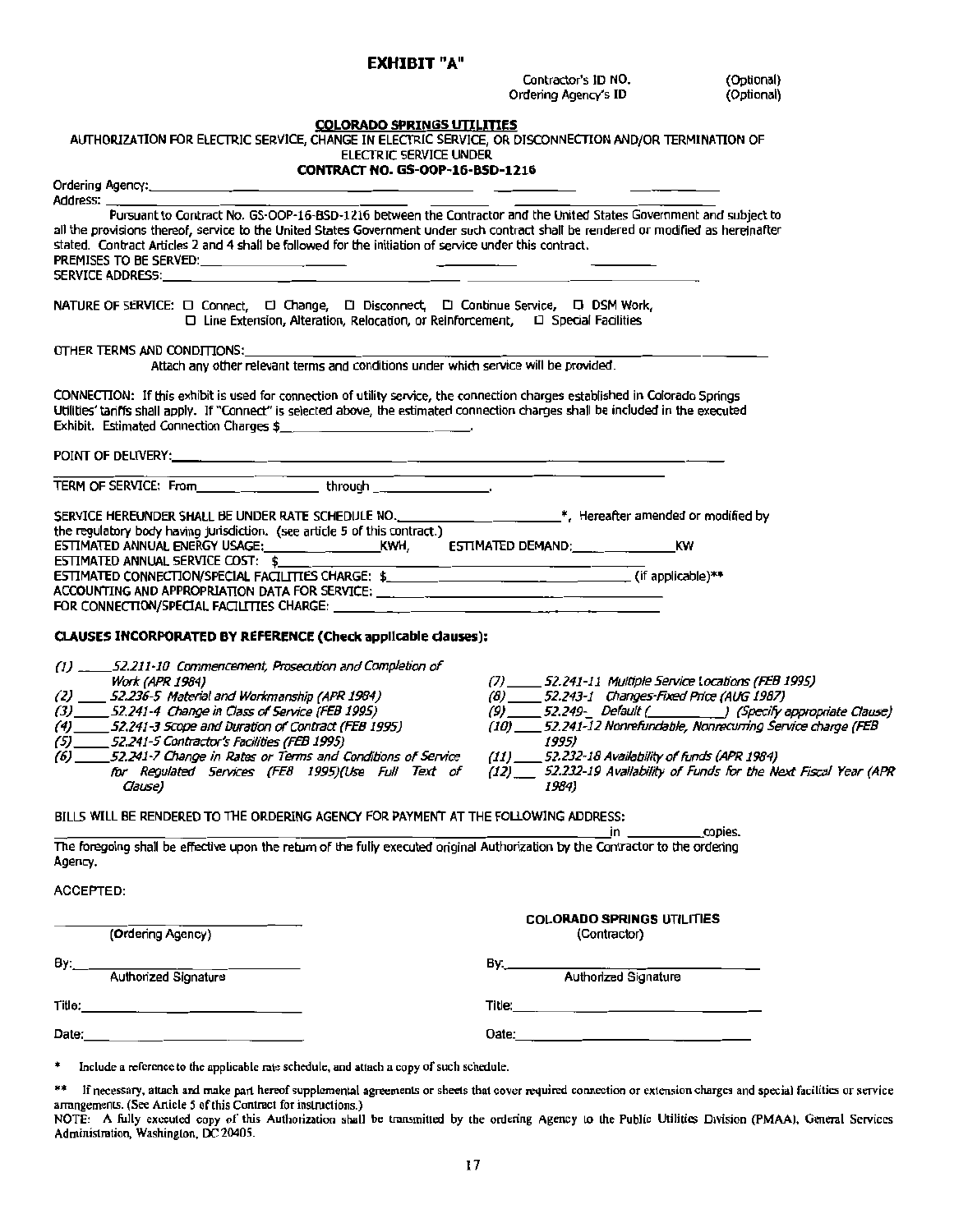### EXHIBIT "B"

|                                                                                                                                                                                                                                                                                                                                                                     | Contractor's ID NO. (Optional)<br>Ordening Agency's ID (Optional)                                                                                                                                                              |                                      |
|---------------------------------------------------------------------------------------------------------------------------------------------------------------------------------------------------------------------------------------------------------------------------------------------------------------------------------------------------------------------|--------------------------------------------------------------------------------------------------------------------------------------------------------------------------------------------------------------------------------|--------------------------------------|
|                                                                                                                                                                                                                                                                                                                                                                     |                                                                                                                                                                                                                                |                                      |
| <b>COLORADO SPRINGS UTILITIES</b><br>AUTHORIZATION FOR NATURAL GAS SERVICE, CHANGE IN NATURAL GAS SERVICE,                                                                                                                                                                                                                                                          |                                                                                                                                                                                                                                |                                      |
| OR DISCONNECTION OF NATURAL GAS SERVICE UNDER                                                                                                                                                                                                                                                                                                                       |                                                                                                                                                                                                                                |                                      |
| CONTRACT NO. GS-OOP-16-BSD-1216                                                                                                                                                                                                                                                                                                                                     |                                                                                                                                                                                                                                |                                      |
| Ordering Agency:                                                                                                                                                                                                                                                                                                                                                    |                                                                                                                                                                                                                                |                                      |
| Address:<br>Pursuant to Contract No. GS-OOP-16-BSD-1216 between the Contractor and the United States Government and subject to all the provisions thereof, service                                                                                                                                                                                                  |                                                                                                                                                                                                                                |                                      |
| to the United States Government under such contract shall be rendered or modified as hereinafter stated. Contract Articles 2 and 4 shall be followed for the initiation of<br>service under this contract.                                                                                                                                                          |                                                                                                                                                                                                                                |                                      |
| PREMISES TO BE SERVED: The contract of the contract of the contract of the contract of the contract of the contract of the contract of the contract of the contract of the contract of the contract of the contract of the con                                                                                                                                      |                                                                                                                                                                                                                                |                                      |
| SERVICE ADDRESS: A PARTICULAR CONTROL CONTROL CONTROL CONTROL CONTROL CONTROL CONTROL CONTROL CONTROL CONTROL CONTROL CONTROL CONTROL CONTROL CONTROL CONTROL CONTROL CONTROL CONTROL CONTROL CONTROL CONTROL CONTROL CONTROL                                                                                                                                       |                                                                                                                                                                                                                                |                                      |
| $\Box$ Change, $\Box$ Disconnect, $\Box$ Continue Service,<br>NATURE OF SERVICE: □ Connect,<br>$\Box$ Line Extension, Alteration, Relocation, or Reinforcement, $\Box$ Special Facilities                                                                                                                                                                           |                                                                                                                                                                                                                                | $\square$ DSM Work                   |
| OTHER TERMS AND CONDITIONS:                                                                                                                                                                                                                                                                                                                                         |                                                                                                                                                                                                                                |                                      |
| Attach any other relevant terms and conditions under which service will be provided.                                                                                                                                                                                                                                                                                |                                                                                                                                                                                                                                |                                      |
|                                                                                                                                                                                                                                                                                                                                                                     |                                                                                                                                                                                                                                |                                      |
| CONNECTION: If this exhibit is used for connection of utility service, the connection charges established in Colorado Springs<br>Utilities' tariffs shall apply. If "Connect" is selected above, the estimated connection charges shall be included in the executed<br>Exhibit. Estimated Connection Charges \$<br>the company will be a straight to the company of |                                                                                                                                                                                                                                |                                      |
| POINT OF DELIVERY: And the contract of the contract of the contract of the contract of the contract of the contract of the contract of the contract of the contract of the contract of the contract of the contract of the con                                                                                                                                      |                                                                                                                                                                                                                                |                                      |
| the company of the company of the company of the company of the company of the company of the company of the company of the company of the company of the company of the company of the company of the company of the company<br>TERM OF SERVICE: From through through                                                                                              |                                                                                                                                                                                                                                |                                      |
|                                                                                                                                                                                                                                                                                                                                                                     |                                                                                                                                                                                                                                |                                      |
| having jurisdiction. (see article 5 of this contract.)                                                                                                                                                                                                                                                                                                              |                                                                                                                                                                                                                                |                                      |
| ESTIMATED ANNUAL SERVICE COST: \$                                                                                                                                                                                                                                                                                                                                   |                                                                                                                                                                                                                                |                                      |
| ESTIMATED ANNUAL SERVICE COST: \$<br>ESTIMATED CONNECTION/SPECIAL FACILITIES CHARGE: \$                                                                                                                                                                                                                                                                             |                                                                                                                                                                                                                                |                                      |
| ACCOUNTING AND APPROPRIATION DATA FOR SERVICE: The annual procession of the contract of the contract of the contract of the contract of the contract of the contract of the contract of the contract of the contract of the co                                                                                                                                      |                                                                                                                                                                                                                                |                                      |
| FOR CONNECTION/SPECIAL FACILITIES CHARGE:                                                                                                                                                                                                                                                                                                                           |                                                                                                                                                                                                                                |                                      |
| CLAUSES INCORPORATED BY REFERENCE (Check applicable clauses):                                                                                                                                                                                                                                                                                                       |                                                                                                                                                                                                                                |                                      |
| Commencement, Prosecution and<br>(1)<br>52.211-10                                                                                                                                                                                                                                                                                                                   | (7)<br>52.241-11 Multiple Service Locations (FEB 1995)                                                                                                                                                                         |                                      |
| Completion of Work (APR 1984)<br>$(2)$ 52.236-5<br>Material and Workmanship (APR 1984)                                                                                                                                                                                                                                                                              | (8) 52.243-1 Changes-Fixed Price (AUG 1987)<br><i>52.249</i> _<br>(9)                                                                                                                                                          | Default (Specify appropriate Clause) |
| $(3)$ 52.241-4<br>Change in Class of Service (FEB 1995)                                                                                                                                                                                                                                                                                                             | (10) 52.241-12 Nonrefundable, Nonrecurring Service Charge                                                                                                                                                                      |                                      |
| $(4)$ 52.241-3<br>Scope and Duration of Contract (FEB 1995)                                                                                                                                                                                                                                                                                                         | (FEB 1995)                                                                                                                                                                                                                     |                                      |
| Contractor's Facilities (FEB 1995)<br>$-52.241 - 5$<br>(11)<br>(5)                                                                                                                                                                                                                                                                                                  | 52.232-18 Availability of Funds (APR 1984)                                                                                                                                                                                     |                                      |
| (6) _______ 52.241-7 Change in Rates or Terms and Conditions of<br>Service for Regulated Services (FEB 1995) (Use Full Text of Clause)                                                                                                                                                                                                                              | (12) 52.232-19 Availability of Funds for the Next Fiscal Year<br>(APR 1984)                                                                                                                                                    |                                      |
| BILLS WILL BE RENDERED TO THE ORDERING AGENCY FOR PAYMENT AT THE FOLLOWING ADDRESS:                                                                                                                                                                                                                                                                                 |                                                                                                                                                                                                                                |                                      |
| The foregoing shall be effective upon the return of the fully executed original Authorization by the Contractor to the Ordering Agency.                                                                                                                                                                                                                             | copies.<br><u> 1990 - Johann Barbara, politik eta provincia eta provincia eta provincia eta provincia eta provincia eta pro</u><br>in                                                                                          |                                      |
|                                                                                                                                                                                                                                                                                                                                                                     |                                                                                                                                                                                                                                |                                      |
| <b>ACCEPTED:</b>                                                                                                                                                                                                                                                                                                                                                    |                                                                                                                                                                                                                                |                                      |
|                                                                                                                                                                                                                                                                                                                                                                     | <b>COLORADO SPRINGS UTILITIES</b>                                                                                                                                                                                              |                                      |
| (Ordering Agency)                                                                                                                                                                                                                                                                                                                                                   | (Contractor)                                                                                                                                                                                                                   |                                      |
|                                                                                                                                                                                                                                                                                                                                                                     | By:                                                                                                                                                                                                                            |                                      |
| Authorized Signature<br>By:                                                                                                                                                                                                                                                                                                                                         | Authorized Signature                                                                                                                                                                                                           |                                      |
|                                                                                                                                                                                                                                                                                                                                                                     |                                                                                                                                                                                                                                |                                      |
|                                                                                                                                                                                                                                                                                                                                                                     |                                                                                                                                                                                                                                |                                      |
|                                                                                                                                                                                                                                                                                                                                                                     | Date: the contract of the contract of the contract of the contract of the contract of the contract of the contract of the contract of the contract of the contract of the contract of the contract of the contract of the cont |                                      |

facilities or service arrangements. (See Article S of this Contract for instructions.)<br>NOTE: A fully executed copy of this Authorization shall be transmitted by the Ordering Agency to the Energy Division (PMAA), General Se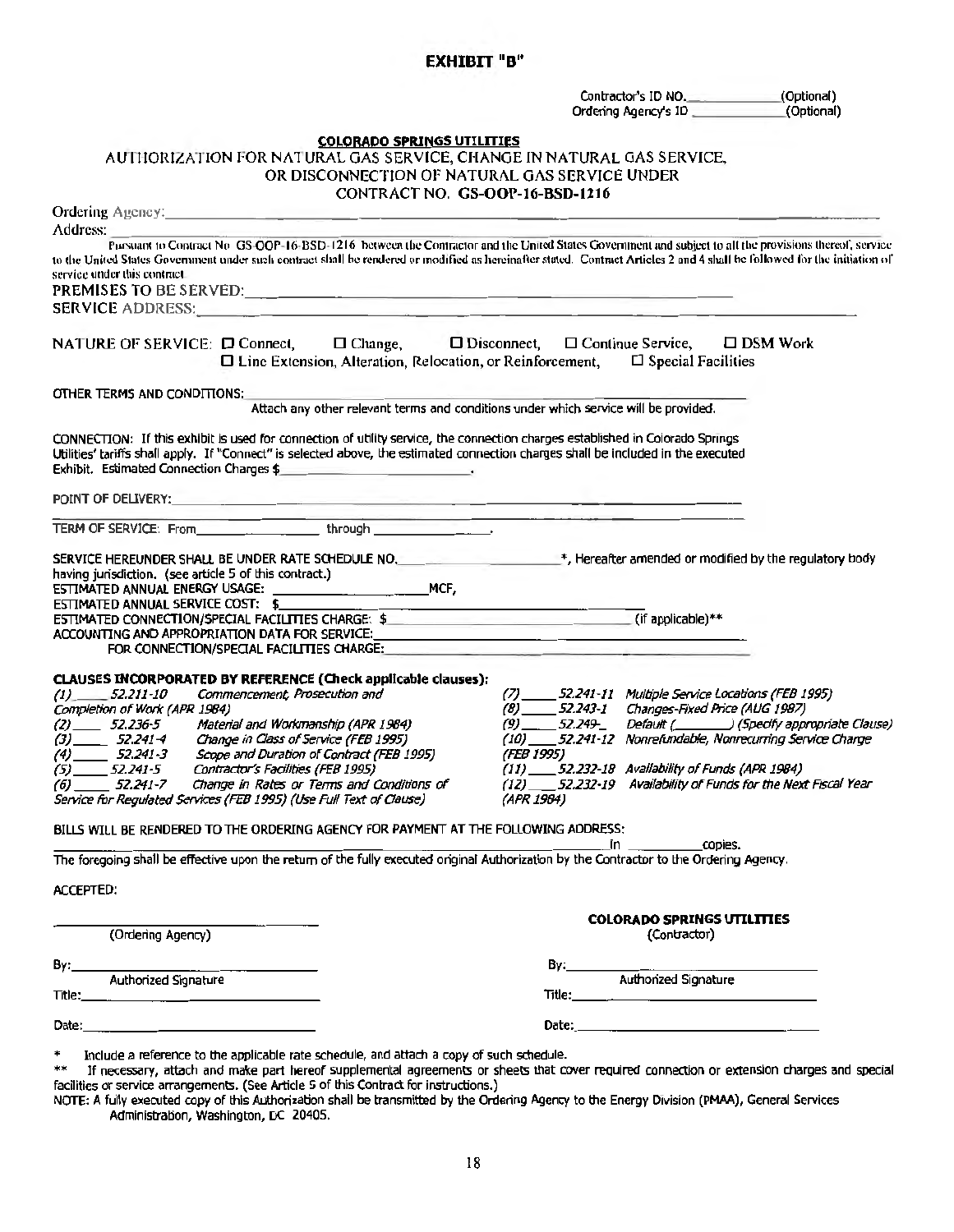### EXHIBIT "C"

Contractor's ID NO. (Optional)<br>rdering Agency's ID (Optional) Ordering Agency's ID

# COLORADO SPRINGS UTILITIES<br>AUTHORIZATION FOR WATER SERVICE, CHANGE IN WATER SERVICE, OR DISCONNECTION OF WATER SERVICE UNDER

| <b>CONTRACT NO. GS-OOP-16-BSD-1216</b>                                                                                                                                                                                                                                                                                                                                                         |                                                                                                                                                                                                                                     |
|------------------------------------------------------------------------------------------------------------------------------------------------------------------------------------------------------------------------------------------------------------------------------------------------------------------------------------------------------------------------------------------------|-------------------------------------------------------------------------------------------------------------------------------------------------------------------------------------------------------------------------------------|
|                                                                                                                                                                                                                                                                                                                                                                                                |                                                                                                                                                                                                                                     |
| Address:                                                                                                                                                                                                                                                                                                                                                                                       |                                                                                                                                                                                                                                     |
| Pursuant to Contract No. GS-OOP-16-BSD-1216 between the Contractor and the United States Government and subject to<br>all the provisions thereof, service to the United States Government under such contract shall be rendered or modified as hereinafter<br>stated. Contract Articles 2 and 4 shall be followed for the initiation of service under this contract.<br>PREMISES TO BE SERVED: |                                                                                                                                                                                                                                     |
| <b>SERVICE ADDRESS:</b>                                                                                                                                                                                                                                                                                                                                                                        |                                                                                                                                                                                                                                     |
|                                                                                                                                                                                                                                                                                                                                                                                                |                                                                                                                                                                                                                                     |
| NATURE OF SERVICE: □ Connect □ Change □ Disconnect □ Continue Service □ Special Facilities<br>C Extension, Alteration, Relocation, or Reinforcement<br>If necessary, attach, and make part hereof, supplemental agreements, plans and/or specifications to direct or                                                                                                                           |                                                                                                                                                                                                                                     |
| describe the nature of services required.                                                                                                                                                                                                                                                                                                                                                      |                                                                                                                                                                                                                                     |
| OTHER TERMS AND CONDITIONS:                                                                                                                                                                                                                                                                                                                                                                    |                                                                                                                                                                                                                                     |
| Attach any other relevant terms and conditions under which service will be provided.                                                                                                                                                                                                                                                                                                           |                                                                                                                                                                                                                                     |
| CONNECTION: If this exhibit is used for connection of utility service, the connection charges established in Colorado Springs<br>Utilities' tariffs shall apply. If "Connect" is selected above, the estimated connection charges shall be included in the executed                                                                                                                            |                                                                                                                                                                                                                                     |
|                                                                                                                                                                                                                                                                                                                                                                                                |                                                                                                                                                                                                                                     |
| TERM OF SERVICE: From through through the service of the service of the service of the service of the service of the service of the service of the service of the service of the service of the service of the service of the                                                                                                                                                                  | the contract of the contract of the contract of the contract of the contract of                                                                                                                                                     |
| SERVICE HEREUNDER SHALL BE UNDER RATE SCHEDULE NO. ______________________________*, Hereafter amended or modified by                                                                                                                                                                                                                                                                           |                                                                                                                                                                                                                                     |
| the regulatory body having jurisdiction. (see article 5 of this contract.) Reference and attach a copy of the applicable rate schedule<br>on the effective date of this authorization.                                                                                                                                                                                                         |                                                                                                                                                                                                                                     |
| ESTIMATED ANNUAL USE OF WATER:_________________________CU.FT. METER NO(\$):__________________________                                                                                                                                                                                                                                                                                          |                                                                                                                                                                                                                                     |
| ESTIMATED ANNUAL SERVICE COST: \$<br>ESTIMATED CONNECTION/SPECIAL FACILITIES CHARGE: \$ (if applicable) **                                                                                                                                                                                                                                                                                     |                                                                                                                                                                                                                                     |
| ACCOUNTING AND APPROPRIATION DATA FOR SERVICE: <b>ACCOUNTING AND APPROPRIATION DATA FOR SERVICE:</b>                                                                                                                                                                                                                                                                                           |                                                                                                                                                                                                                                     |
|                                                                                                                                                                                                                                                                                                                                                                                                |                                                                                                                                                                                                                                     |
|                                                                                                                                                                                                                                                                                                                                                                                                |                                                                                                                                                                                                                                     |
| CLAUSES INCORPORATED BY REFERENCE (Check applicable clauses):                                                                                                                                                                                                                                                                                                                                  |                                                                                                                                                                                                                                     |
| (1) 52.211-10 Commencement, Prosecution and Completion of                                                                                                                                                                                                                                                                                                                                      |                                                                                                                                                                                                                                     |
| Work (APR 1984)                                                                                                                                                                                                                                                                                                                                                                                | (7) ______ 52.241-11 Multiple Service Locations (FEB 1995)                                                                                                                                                                          |
| $(2)$ _____ 52.236-5 Material and Workmanship (APR 1984)                                                                                                                                                                                                                                                                                                                                       | (8) ______ 52.243-1 Changes-Fixed Price (AUG 1987)                                                                                                                                                                                  |
| (3) 52.241-4 Change in Class of Service (FEB 1995)                                                                                                                                                                                                                                                                                                                                             | (9) _____ 52.249- Default (_________________) (Specify appropriate Clause)                                                                                                                                                          |
| (4) 52.241-3 Scope and Duration of Contract (FEB 1995)                                                                                                                                                                                                                                                                                                                                         | (10) __ 52.241-12 Nonrefundable, Nonrecurring Service charge (FEB                                                                                                                                                                   |
| (5) ______ 52.241-5 Contractor's Facilities (FEB 1995)                                                                                                                                                                                                                                                                                                                                         | 1995)                                                                                                                                                                                                                               |
| (6) _____52.241-7 Change in Rates or Terms and Conditions of Service                                                                                                                                                                                                                                                                                                                           | (11) 52.232-1B Availability of funds (APR 1984)                                                                                                                                                                                     |
| for Regulated Services (FEB 1995)(Use Full Text of<br>Clause)                                                                                                                                                                                                                                                                                                                                  | (12) __ 52.232.19 Availability of Funds for the Next Fiscal Year (APR<br>1984)                                                                                                                                                      |
| BILLS WILL BE RENDERED TO THE ORDERING AGENCY FOR PAYMENT AT THE FOLLOWING ADDRESS:                                                                                                                                                                                                                                                                                                            |                                                                                                                                                                                                                                     |
| The foregoing shall be effective upon the return of the fully executed original Authorization by the Contractor to the ordering<br>Agency.                                                                                                                                                                                                                                                     | copies.                                                                                                                                                                                                                             |
|                                                                                                                                                                                                                                                                                                                                                                                                |                                                                                                                                                                                                                                     |
| <b>ACCEPTED:</b>                                                                                                                                                                                                                                                                                                                                                                               |                                                                                                                                                                                                                                     |
|                                                                                                                                                                                                                                                                                                                                                                                                | <b>COLORADO SPRINGS UTILITIES</b>                                                                                                                                                                                                   |
| (Ordenng Agency)                                                                                                                                                                                                                                                                                                                                                                               | (Contractor)                                                                                                                                                                                                                        |
| Authorized Signature<br>By:___                                                                                                                                                                                                                                                                                                                                                                 | By: Authorized Signature                                                                                                                                                                                                            |
|                                                                                                                                                                                                                                                                                                                                                                                                |                                                                                                                                                                                                                                     |
|                                                                                                                                                                                                                                                                                                                                                                                                | <b>Title:</b> The contract of the contract of the contract of the contract of the contract of the contract of the contract of the contract of the contract of the contract of the contract of the contract of the contract of the c |
|                                                                                                                                                                                                                                                                                                                                                                                                |                                                                                                                                                                                                                                     |
| *<br>Include a reference to the applicable rate schedule, and attach a copy of such schedule.                                                                                                                                                                                                                                                                                                  |                                                                                                                                                                                                                                     |

\* If necessary, attach and make part hereof supplemental agreements or sheets that cover required connection or extension charges and special facilities or service arrangements. (See Article 5 of this Contract for instructions.) NOTE: A fully executed copy of this Authorization shall be transmitted by the ordering Agency to the Public Utilities Division (PMAA), General Services Administration, Washington, DC 20405.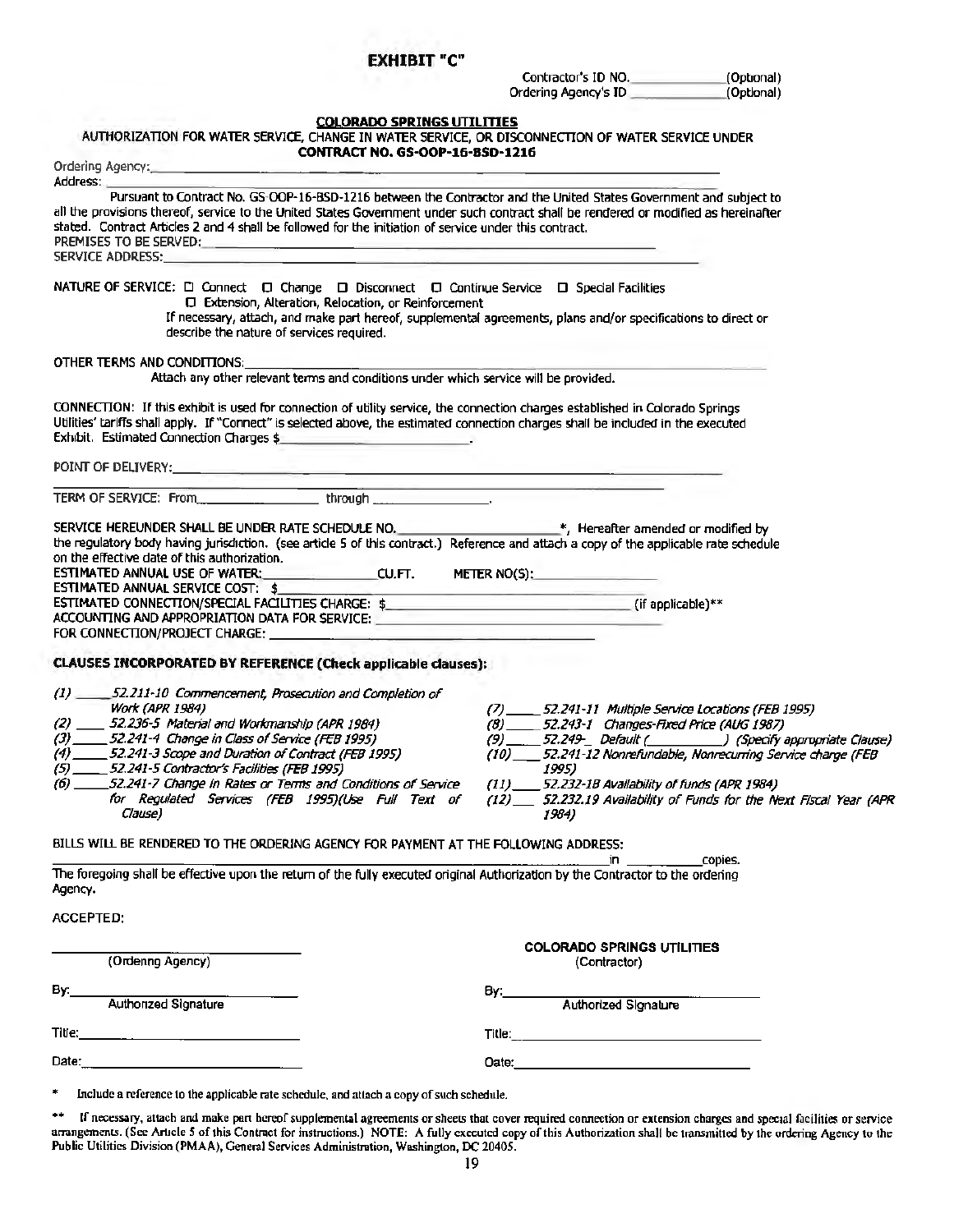#### EXHIBIT "D"

Contractor's ID NO.\_\_\_\_\_.(Optional) Ordering Agency's ID

#### COLORADO SPRINGS UTILITIES

AUTHORIZATION FOR THE PROVISION OF SERVICES PROVIDED UNDER (insert appropriate Regulatory Authority) \_\_\_\_\_\_\_\_\_\_\_ AREAWIDE CONTRACT NO. GS-OOP-16-BSD-1216

Ordering Agency: \_\_\_\_\_\_\_\_\_\_\_\_\_\_\_\_\_\_\_\_\_\_\_\_\_\_\_\_\_\_\_\_\_ Address: ------- Pursuant to Areawide Contract No. GS-00P-16-BSD-1216 between COLORAOO SPRINGS UTILITIES ("Contractor") and the United States Government and subject to all the provisions thereof, service lo the United Slates Government under such contract shall be rendered or modified as hereinafter stated. Contract Articles 2 and 4 shall be followed by the Ordering Agency in initiating service under this contract as described below. PREMISES TO BE SERVED: SERVICE ADDRESS: \_\_\_\_\_\_\_\_\_\_\_ \_\_\_\_\_\_\_\_\_\_\_\_\_\_\_\_\_~ NATURE OF SERVICE: **[add description of the specific service requested by the** Ordering Agency. For example, interconnection of the Ordering Agency's renewable energy project.] OTHER TERMS AND CONDITIONS: [Describe or attach description] [Attached as Exhibit D.1 are, if applicable, Contractor's terms and conditions for the specific service Identified above, which may include modifications that have been made by Contractor for the Ordering Agency with the approval of the (insert appropriate Regulatory Authority)\_\_\_\_\_\_\_\_\_\_\_\_\_. TERM OF SERVICE: From \_\_\_\_\_\_\_\_\_\_\_\_\_\_\_through \_\_\_ BILLS WILL BE RENDERED TO THE ORDERING AGENCY FOR PAYMENT AT THE FOLLOWING ADDRESS: \_\_\_\_\_\_\_\_\_\_\_ \_ \_ \_\_\_\_\_\_\_\_\_\_\_\_\_\_\_\_\_\_.In copies. The foregoing shall be effective upon the return of the fully executed original Authorization by the Contractor to the ordering Agency. ACCEPTED: COLORADO SPRINGS UTILITIES (Ordering Agency) By:\_ \_\_\_\_\_\_\_\_\_\_ By:·-------------~ Authorized Signature Authorized Signature Authorized Signature<br>
Title: Title: Title: Title: Title: Title: Title: Title: Title: Title: Title: Title: Title: Title: Title: Title: Title: Title: Title: Title: Title: Title: Title: Title: Title: Title: Title: Title: Titl Date:\_\_\_\_\_\_\_\_\_\_\_\_ Date: \_\_\_\_\_\_\_\_\_\_\_\_\_\_\_

NOTE: A fully executed copy of this Authorization shall be transmitted by the Ordering Agency to the Energy Division (PMAA), General Services Administration. Washington, DC 20405.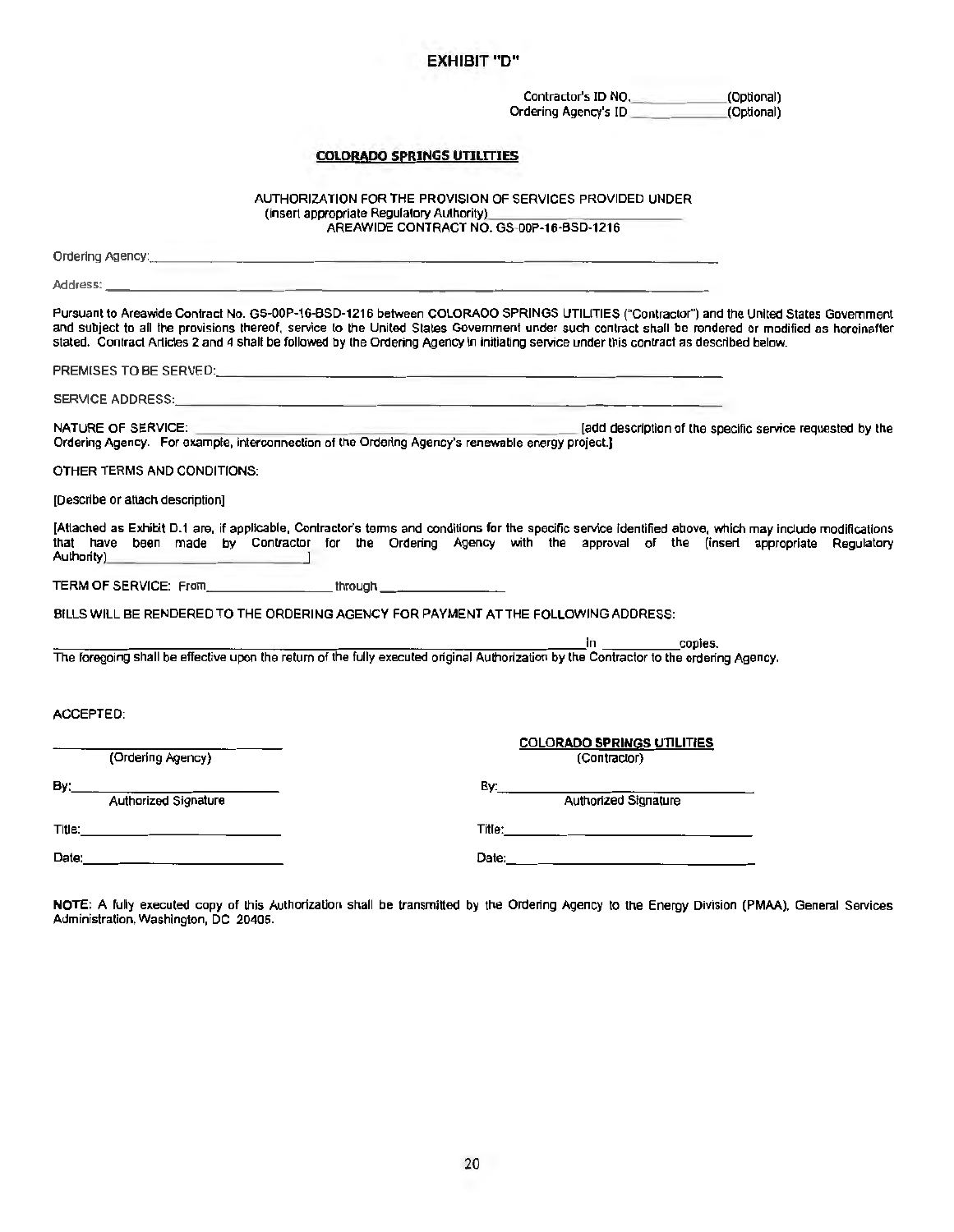EXHIBIT "E"

Contractor's ID NO. (Optional)<br>
dering Agency's ID (Optional) Ordering Agency's ID

| <b>COLORADO SPRINGS UTILITIES</b><br>AUTHORIZATION FOR WASTEWATER SERVICE, CHANGE IN WASTEWATER SERVICE,<br>OR DISCONNECTION OF WASTEWATER SERVICE UNDER<br><b>CONTRACT NO. GS-OOP-16-BSD-1216</b>                                                                                                                                                                                                                                                     |                                                                                                                                                                                                                                                                                                                                                                                                    |
|--------------------------------------------------------------------------------------------------------------------------------------------------------------------------------------------------------------------------------------------------------------------------------------------------------------------------------------------------------------------------------------------------------------------------------------------------------|----------------------------------------------------------------------------------------------------------------------------------------------------------------------------------------------------------------------------------------------------------------------------------------------------------------------------------------------------------------------------------------------------|
| Ordering Agency:                                                                                                                                                                                                                                                                                                                                                                                                                                       |                                                                                                                                                                                                                                                                                                                                                                                                    |
| Address: _______<br>Pursuant to Contract No. GS-OOP-16-BSD-1216 between the Contractor and the United States Government and subject to<br>all the provisions thereof, service to the United States Government under such contract shall be rendered or modified as hereinafter<br>stated. Contract Articles 2 and 4 shall be followed for the initiation of service under this contract.<br>PREMISES TO BE SERVED:<br>SERVICE ADDRESS:_____            |                                                                                                                                                                                                                                                                                                                                                                                                    |
| NATURE OF SERVICE: □ Connect □ Change □ Disconnect □ Continue Service □ Special Facilities<br>D Extension, Alteration, Relocation, or Reinforcement<br>If necessary, attach, and make part hereof, supplemental agreements, plans and/or specifications to direct or                                                                                                                                                                                   |                                                                                                                                                                                                                                                                                                                                                                                                    |
| describe the nature of services required.<br>OTHER TERMS AND CONDITIONS:                                                                                                                                                                                                                                                                                                                                                                               |                                                                                                                                                                                                                                                                                                                                                                                                    |
| Attach any other relevant terms and conditions under which service will be provided.                                                                                                                                                                                                                                                                                                                                                                   |                                                                                                                                                                                                                                                                                                                                                                                                    |
| CONNECTION: If this exhibit is used for connection of utility service, the connection charges established in Colorado Springs<br>Utilities' tariffs shall apply. If "Connect" is selected above, the estimated connection charges shall be included in the executed<br>Exhibit. Estimated Connection Charges \$                                                                                                                                        |                                                                                                                                                                                                                                                                                                                                                                                                    |
|                                                                                                                                                                                                                                                                                                                                                                                                                                                        |                                                                                                                                                                                                                                                                                                                                                                                                    |
|                                                                                                                                                                                                                                                                                                                                                                                                                                                        |                                                                                                                                                                                                                                                                                                                                                                                                    |
| SERVICE HEREUNDER SHALL BE UNDER RATE SCHEDULE NO. _____________________________*, Hereafter amended or modified by<br>the regulatory body having jurisdiction. (see article S of this contract.) Reference and attach a copy of the applicable rate schedule<br>on the effective date of this authorization.<br>ESTIMATED ANNUAL USE OF WATER:________________CU.FT. METER NO(S):_______________                                                      |                                                                                                                                                                                                                                                                                                                                                                                                    |
| ESTIMATED CONNECTION/SPECIAL FACILITIES CHARGE: \$ ______________________________(if applicable)**<br>ACCOUNTING AND APPROPRIATION DATA FOR SERVICE: ____ ___ ___ ____ ___ __ __ __ __ __                                                                                                                                                                                                                                                              |                                                                                                                                                                                                                                                                                                                                                                                                    |
|                                                                                                                                                                                                                                                                                                                                                                                                                                                        |                                                                                                                                                                                                                                                                                                                                                                                                    |
| CLAUSES INCORPORATED BY REFERENCE (Check applicable clauses):                                                                                                                                                                                                                                                                                                                                                                                          |                                                                                                                                                                                                                                                                                                                                                                                                    |
| (1) _____52.211-10 Commencement, Prosecution and Completion of<br>Work (APR 1984)<br>(2) ____ 52.236-5 Material and Workmanship (APR 1984)<br>(3) 52.241-4 Change in Class of Service (FEB 1995)<br>(4) 52.241-3 Scope and Duration of Contract (FEB 1995)<br>(5) 52.241-5 Contractor's Facilities (FEB 1995)<br>(6) _____52.241-7 Change in Rates or Terms and Conditions of Service<br>for Regulated Services (FEB 1995)(Use Full Text of<br>Clause) | (7) ______ 52.241-11 Multiple Service Locations (FEB 1995)<br>(8) 52.243-1 Changes-Fixed Price (AUG 1987)<br>(9) ______ 52.249-_ Default (_____________) (Specify appropriate Clause)<br>(10) 52.241-12 Nonrefundable, Nonrecurring Service charge (FEB<br>1995)<br>(11) 52.232-18 Availability of funds (APR 1984)<br>(12) S2.232.19 Availability of Funds for the Next Fiscal Year (APR<br>1984) |
| BILLS WILL BE RENDERED TO THE ORDERING AGENCY FOR PAYMENT AT THE FOLLOWING ADDRESS:                                                                                                                                                                                                                                                                                                                                                                    | copies.<br>in                                                                                                                                                                                                                                                                                                                                                                                      |
| The foregoing shall be effective upon the return of the fully executed original Authorization by the Contractor to the ordering<br>Agency.<br><b>ACCEPTED:</b>                                                                                                                                                                                                                                                                                         |                                                                                                                                                                                                                                                                                                                                                                                                    |
| (Ordering Agency)                                                                                                                                                                                                                                                                                                                                                                                                                                      | <b>COLORADO SPRINGS UTILITIES</b><br>(Contractor)                                                                                                                                                                                                                                                                                                                                                  |
| By:                                                                                                                                                                                                                                                                                                                                                                                                                                                    | By:                                                                                                                                                                                                                                                                                                                                                                                                |
| Authorized Signature                                                                                                                                                                                                                                                                                                                                                                                                                                   | Authorized Signature                                                                                                                                                                                                                                                                                                                                                                               |
|                                                                                                                                                                                                                                                                                                                                                                                                                                                        |                                                                                                                                                                                                                                                                                                                                                                                                    |
| Date:                                                                                                                                                                                                                                                                                                                                                                                                                                                  | Date:                                                                                                                                                                                                                                                                                                                                                                                              |

<sup>\*</sup> lnclude a reference to the applicable rate schedule, and attach a copy of such schedule. \*\* If necessary, attach and make part hereof supplemental agreements or sheets that cover required connection or extension charges and special facilities or service arrangements. (See Article 5 of this Contract for instructions.) NOTE: A fully executed copy of this Authorization shall be transmitted by thc ordering Agency to thc Public Utilities Division (PMAA), General Serviccs Administration, Wnshinglon, DC 20405.